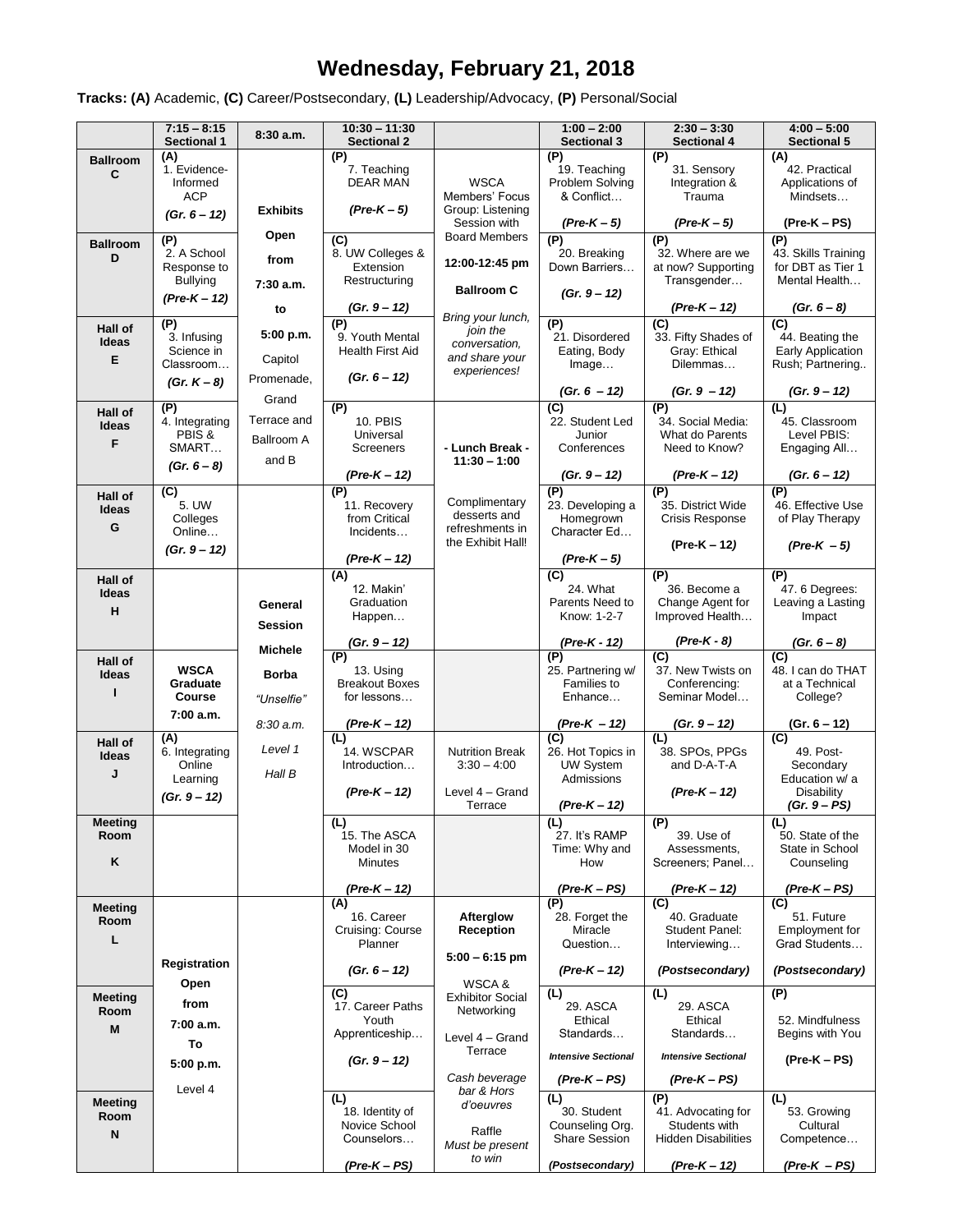# **Thursday, February 22, 2018**

**Tracks: (A)** Academic, **(C)** Career/Postsecondary, **(L)** Leadership/Advocacy, **(P)** Personal/Social

 $\blacksquare$ 

|                             | 7:30 a.m.                             | $8:30 - 9:30$ a.m.<br>Sectional 6                                                                                    | $9:45 - 10:45$ a.m.<br><b>Sectional 7</b>                                                                             | $11:00$ a.m.                      |
|-----------------------------|---------------------------------------|----------------------------------------------------------------------------------------------------------------------|-----------------------------------------------------------------------------------------------------------------------|-----------------------------------|
| <b>Ballroom</b><br>C        | Registration                          | (C)<br>54. For All, By All: Generating ACP<br>Buy-In                                                                 | (P)<br>66. Black Girl Blues: Strategies to<br>Combat Intra-racial Bullying and<br>Alternatives to Suspension          | <b>Army ROTC Brunch</b>           |
|                             | and Exhibits                          | $(Pre-K - 12)$                                                                                                       | $(Gr. 6 - 12)$                                                                                                        | <b>Rosalind Wiseman - Keynote</b> |
| <b>Ballroom</b><br>D        | Open<br>$7:30 a.m. -$<br>$11:00$ a.m. | (P)<br>55. Tips, Tricks and Treasures for<br><b>Tackling Anxiety</b>                                                 | (P)<br>67. What We Wish We'd Known, Sharing<br><b>Parent Voices</b>                                                   | <b>Speaker</b><br>"Owning UP"     |
|                             | Capitol                               | $(Gr. 6 - 12)$                                                                                                       | (Pre-K-12)                                                                                                            | Level 1                           |
| Hall of<br>Ideas<br>E       | Promenade,<br><b>Grand Terrace</b>    | $\overline{P}$<br>56. Cooperative Games that Teach<br>$(Pre-K-5)$                                                    | (P)<br>68. Zones of Regulation: Helping<br>Students Recognize Feelings,<br>Independently Problem Solve<br>$(Pre-K-5)$ | Hall B                            |
| Hall of                     | and Ballroom A                        | (L)                                                                                                                  | (P)                                                                                                                   |                                   |
| Ideas<br>F                  | and B                                 | 57. Parenting is not easy, shouldn't<br>you have to take a test for that?                                            | 69. Innocence Sold<br>$(Gr. 6 - 12)$                                                                                  |                                   |
| Hall of                     |                                       | (Pre-K - Postsecondary)<br>(P)                                                                                       | (P)                                                                                                                   |                                   |
| Ideas<br>G                  |                                       | 58. How the Nurtured Heart<br>Approach is Trauma Sensitive and<br><b>Culturally Responsive</b>                       | 70. Mindfulness for your school<br>$(Pre-K-12)$                                                                       |                                   |
| Hall of                     |                                       | $(Pre-K-12)$<br>(C)                                                                                                  | (C)                                                                                                                   |                                   |
| Ideas<br>н                  |                                       | 59. Career Cruising: Inspire -<br><b>Connecting Students and Business</b>                                            | 71. College Begins in Kindergarten                                                                                    |                                   |
|                             |                                       | $(Gr. 6 - 12)$                                                                                                       | $(Pre-K-5)$                                                                                                           |                                   |
| Hall of                     |                                       | (L)                                                                                                                  | (L)                                                                                                                   |                                   |
| Ideas<br>п                  |                                       | 60. ASCA Ethical Considerations for<br>Work with LGBTQ Students<br>$(Pre-K-PS)$                                      | 72. School Counseling Leadership<br>$(Pre-K - 12)$                                                                    |                                   |
| Hall of                     |                                       | (P)                                                                                                                  | (A)                                                                                                                   |                                   |
| Ideas<br>J                  |                                       | 61. Comprehensive Peer Mentoring<br>Program                                                                          | 73. Addressing Academic Stuckness<br>Using Executive Functioning                                                      |                                   |
|                             |                                       | $(Gr. 6 - 8)$                                                                                                        | $(Gr. 6 - 12)$                                                                                                        |                                   |
| <b>Meeting</b><br>Room<br>Κ |                                       | (P)<br>62. Resilience Can be Taught! 10<br>Tools to Motivate ANY Student                                             | (P)<br>74. A Multifaceted Approach to Meeting<br>the Needs of Students with Selective<br>Mutism in Schools            |                                   |
|                             |                                       | $(Pre-K-PS)$                                                                                                         | $(Pre-K-8)$                                                                                                           |                                   |
| Meeting<br>Room<br>L        |                                       | (A)<br>63. What is the Recipe for "Blended<br>Learning" in Wisconsin School<br>Districts?                            | (C)<br>75. Dual Credit Academies - A<br>Collaborative Partnership that Works                                          |                                   |
|                             |                                       | $(Pre-K - 12)$                                                                                                       | $(Gr. 9 - 12)$                                                                                                        |                                   |
| <b>Meeting</b><br>Room<br>M |                                       | (P)<br>64. Honest, Open, Proud: Helping<br>young people make decisions about<br>sharing their story of mental health | (P)<br>76. From Risk-Taking to Risk-Making:<br>encouraging gifted students to step out of<br>their comfort zones      |                                   |
|                             |                                       | (Gr. $6 - 12$ )                                                                                                      | $(Gr. 6 - 12)$                                                                                                        |                                   |
| <b>Meeting</b><br>Room<br>N |                                       | (C)<br>65. Army ROTC - Counselor<br>Overview                                                                         | (C)<br>77. School Counseling Preparation<br>Program Summit                                                            |                                   |
|                             |                                       | $(Gr. 9 - 12)$                                                                                                       | (Postsecondary)                                                                                                       |                                   |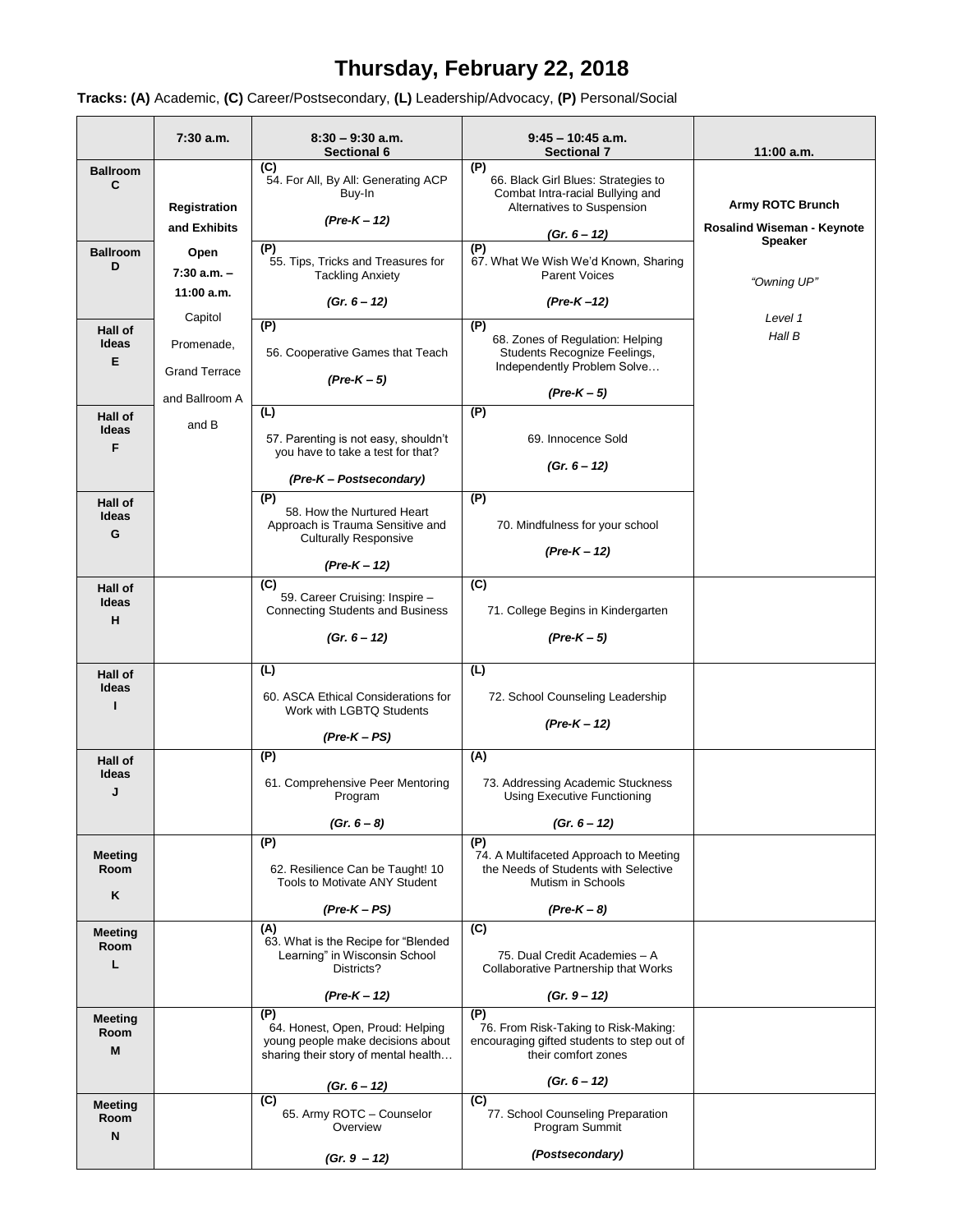# **SCHEDULE OF SECTIONAL MEETINGS**

# **Wednesday, February 21, 2018**

**WSCA Graduate Course - 7:30 a.m. –** Hall of Ideas I

# **SECTIONAL 1 – 7:15 – 8:15 a.m.**

### **1. Evidence- Informed Academic and Career Planning (ACP) (Gr. 6-12) Ballroom C**

This workshop will focus on evidence-informed academic and career planning. Using research to guide our discussion, school counselors and related staff will learn how to apply evidence-informed research to their ACP program. (Ability Level: Intermediate; Track: Academic)

Presenter(s): Beth Tinsley, M.S.Ed., Research Assistant - Marquette University, Milwaukee, WI; Shannon M. Skaistis, M.S., Research Assistant - Marquette University, Milwaukee, WI; Alan Burkard, Ph.D., Professor, Department Chair; Coordinator of School Counseling - Marquette University, Milwaukee, WI

## **2. A School Response to Bullying (PreK-12) Ballroom D**

45-60 minute presentation for school faculty and administration that covers the following: How to identify bullying behavior vs. kids just playing around Simple, research-based, 5 step approach for all staff to address bullying immediately and consistently Tips on how to interview students involved, witnesses, and how to speak to the parents Guide staff on how and when to share this information with the proper authorites and outside agencies Discuss state mandate for schools to address bullying, and encourage staff to follow policy Discuss case law and give examples of consequences when schools and staff fail to act. (Ability Level: Basic; Track: Personal/Social)

Presenter(s): Jeff Bean, President/Founder - Act on Bullying, Inc., Shorewood, IL

# **3. Infusing Science into Your Classroom Lessons (Gr. K-8) Hall of Ideas E**

We all want our classroom lessons to be fun and engaging but making them memorable is easy when adding science! You will leave with 10-15 lesson plans that include science experiments that are easy and fairly inexpensive to implement. (Ability Level: Basic; Track: Personal/Social)

Presenter(s): Tricia Norby, MAE, MSE, LPC, School Counselor, Therapist – Verona, WI

### **4. Integrating PBIS and SMART Systems in evaluating student engagement. Hall of Ideas F (Gr. 6-8)**

The sectional focuses on SMART systems process and integrating PBIS to increase student engagement. Most schools track office discipline referrals for PBIS data. At Lake Shore, we are shifting our lens to track positive behaviors which is the foundation of PBIS. We have revised our PBIS layout by strengthening our Tier 1 using a digital reinforcement system, Tier 2 systems focuses on building student teacher relationships and community building. As part of SMART schools systems we consistently use PSDA (Plan, Do, Study, Act) to evaluate our implementation. (Ability Level: Advanced; Track: Personal/Social)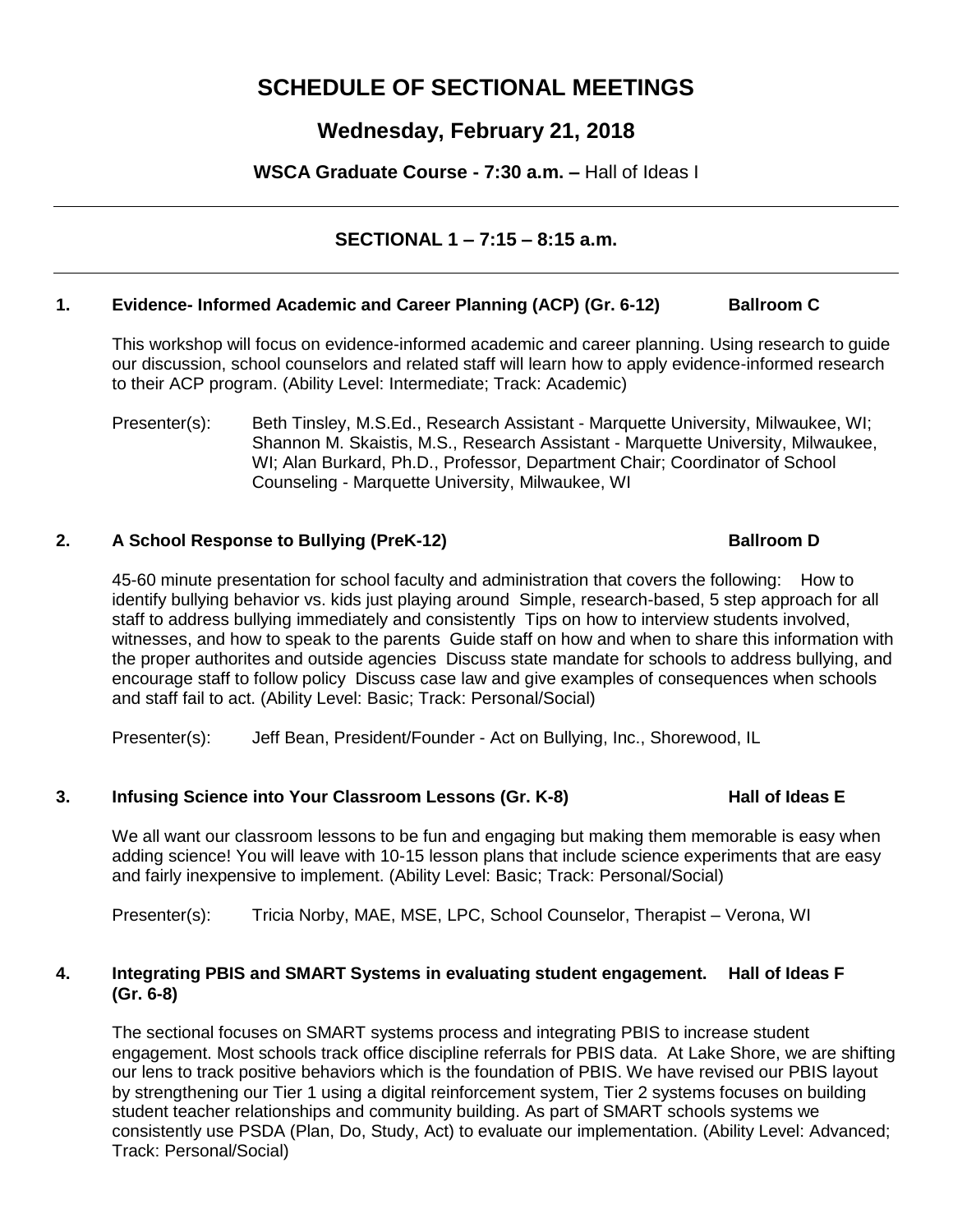Presenter(s): Beula Sundararajan, M.A, Social and Emotional Coach - Sundararajan, New Berlin, WI; William Mansfield, School Counselor - Lake Shore Middle School, Mequon, WI

#### **5.** Start Ahead with UW Colleges Online (Gr. 9-12) **Hall of Ideas G**

Taking college courses while in high school is a great way for students to get ahead. Whether you have 1, 10 or 30 students interested in starting college coursework while in high school, UW Colleges Online is a great option to consider for the convenience and flexibility with a quality UW education. In this session, we will discuss the admission and enrollment process, as well as the support services available to students in online courses, including academic advising. We'll provide information about how you can work with an academic advisor to assist students and parents in choosing courses that align with the students' future academic goals and their Academic and Career Planning process. Finally, hear a faculty perspective on how high school students can be successful in online college courses. (Ability Level: Basic; Track: Career/Post Secondary)

Presenter(s): Katherine (Katie) Seibel, MSE, GCDF, Student Affairs Coordinator - UW Colleges Online, Madison, WI; Kim Lowe, Admission Counselor - UW Colleges, Madison, WI; Alan J. Hackbarth, Ph.D., Assistant Professor of Education - UW Colleges Online, Madison, WI

### **6. Integrating Online Learning (Gr. 9-12) Hall of Ideas J**

Online learning is rapidly becoming more mainstream. Today's technology native high school students are spending an increasing amount of time on devices across all platforms, and the trend is certainly not going to head in reverse anytime soon. It is imperative that we, as educators, remain ahead of the curve and are ready to accept and implement this new wave of learning head on. Educational technology integration is the next frontier. Are you prepared? (Ability Level: Basic; Track: Academic)

Presenter(s): Kyle Henriksen, MSed, Account Executive - Method Test Prep, Plainview, NY

# **Opening Session 8:30 a.m. Keynote Speaker – Michele Borba – "Unselfie" Level 1 – Hall B**

# **SECTIONAL 2 - 10:30 - 11:30 a.m.**

### **7. Teaching DEAR MAN (PreK-5) Ballroom C**

Many children with mental health and/or family system challenges struggle with verbal communication, yet adults, caregivers, and professionals all expect them to "tell us how you feel". During this sectional we will explore how to teach children to become comfortable using verbal communication and learn how to identify feelings and use problem solving strategies. (Ability Level: Basic; Track: Personal/Social)

Presenter(s): Karin Beal, M.Ed, MSW, APSW, Coordinator of Behavior Management Services - Rogers Behavioral Health, Oconomowoc, WI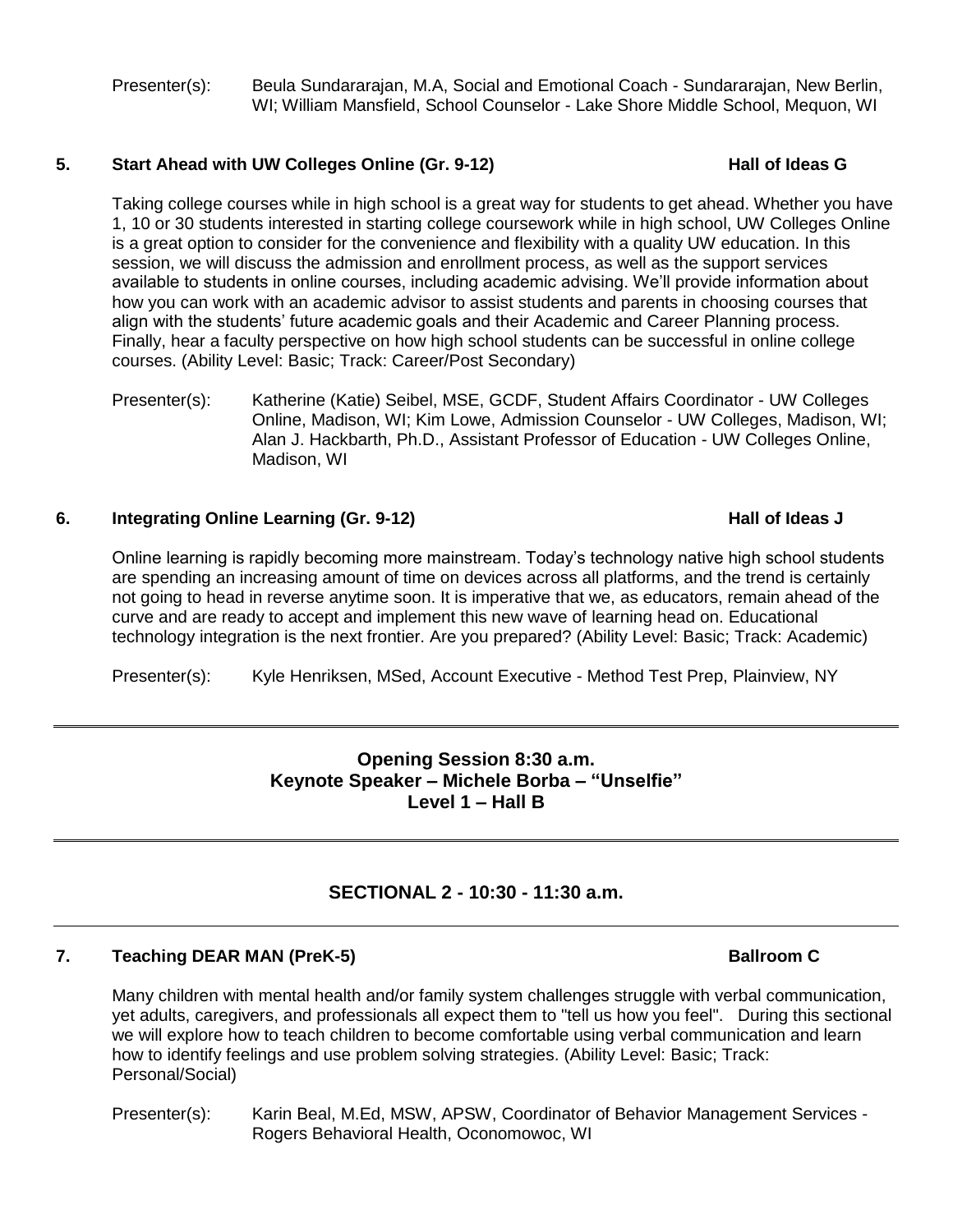## **8. University of Wisconsin Colleges and Extension Restructuring (Gr. 9-12) Ballroom D**

Last October, UW System President Ray Cross proposed integrating UW Colleges with four-year comprehensive and research UW institutions as part of a broader restructuring of UW Colleges and UW-Extension. Get an update on the changes being made. President Cross and others from UW System will also be available to answer your questions. (Ability Level: Basic; Track: Career/Post Secondary)

Presenter(s): Ray Cross, Ph.D, President - University of Wisconsin System, Madison, WI

#### **9. Youth Mental Health First Aid (Gr. 6-12) Hall of Ideas E**

Youth Mental Health First Aid USA is an 8 hour public education program which introduces participants to the unique risk factors and warning signs of mental health problems in adolescents, builds understanding of the importance of early intervention, and teaches individuals how to help an adolescent in crisis or experiencing a mental health challenge. Mental Health First Aid uses role-playing and simulations to demonstrate how to assess a mental health crisis; select interventions and provide initial help; and connect young people to professional, peer, social, and self-help care. (Ability Level: Basic; Track: Personal/Social)

Presenter(s): Erika Spear, MS, School Counseling; Youth Mental Health First Aid Instructor Certification, School Counselor/Youth Mental Health First Aid Instructor - Almond-Bancroft School District/Youth Mental Health First Aid USA, Wisconsin Rapids, WI; Lisa Schaefer, MS, Education, Personal Coach & Educational Consultant - Shine with Schaefer, Platteville, WI

### **10. PBIS Universal Screeners (PreK-12) Hall of Ideas F**

#### We will outline, explain, and show how our school district has been using emotional/behavioral universal screeners at the elementary, middle, and high school level to gather and analyze student data within our PBIS process. This data helps either confirm that who we are identifying for interventions or supports through other measures is justified, as well as helps identify other students that may have internalizing behaviors that can be further supported. These screeners are beneficial to ALL students, not just smaller populations. (Ability Level: Intermediate; Track: Personal/Social)

Presenter(s): Ty Jury, Middle School Counselor - Waunakee School District, Waunakee, WI; Kristin Meyer, K-12 School Social Worker - Waunakee School District, Waunakee, WI; Brit Doty, Elementary School Counselor – Waunakee School District, WI

#### **11. Recovery from Critical Incidents: Are you and your district ready? Hall of Ideas G (PreK-12)**

How confident are you in the readiness of your Student Services Team to respond immediately and effectively to assist students, parents, staff, and community members in constructively dealing with the emotional impact following a crisis event or "critical incident" that could happen on any given day? This sectional will provide participants with a practical written plan to the "Recovery" phase of crisis management, including detailed checklists and meeting agendas. Come and share your experiences, too. (Ability Level: Intermediate; Track: Personal/Social)

Presenter(s): Jocelyn M. Hoeper, Elementary School Counselor - Barlow Park Elementary, Journey Charter School, Markesan, WI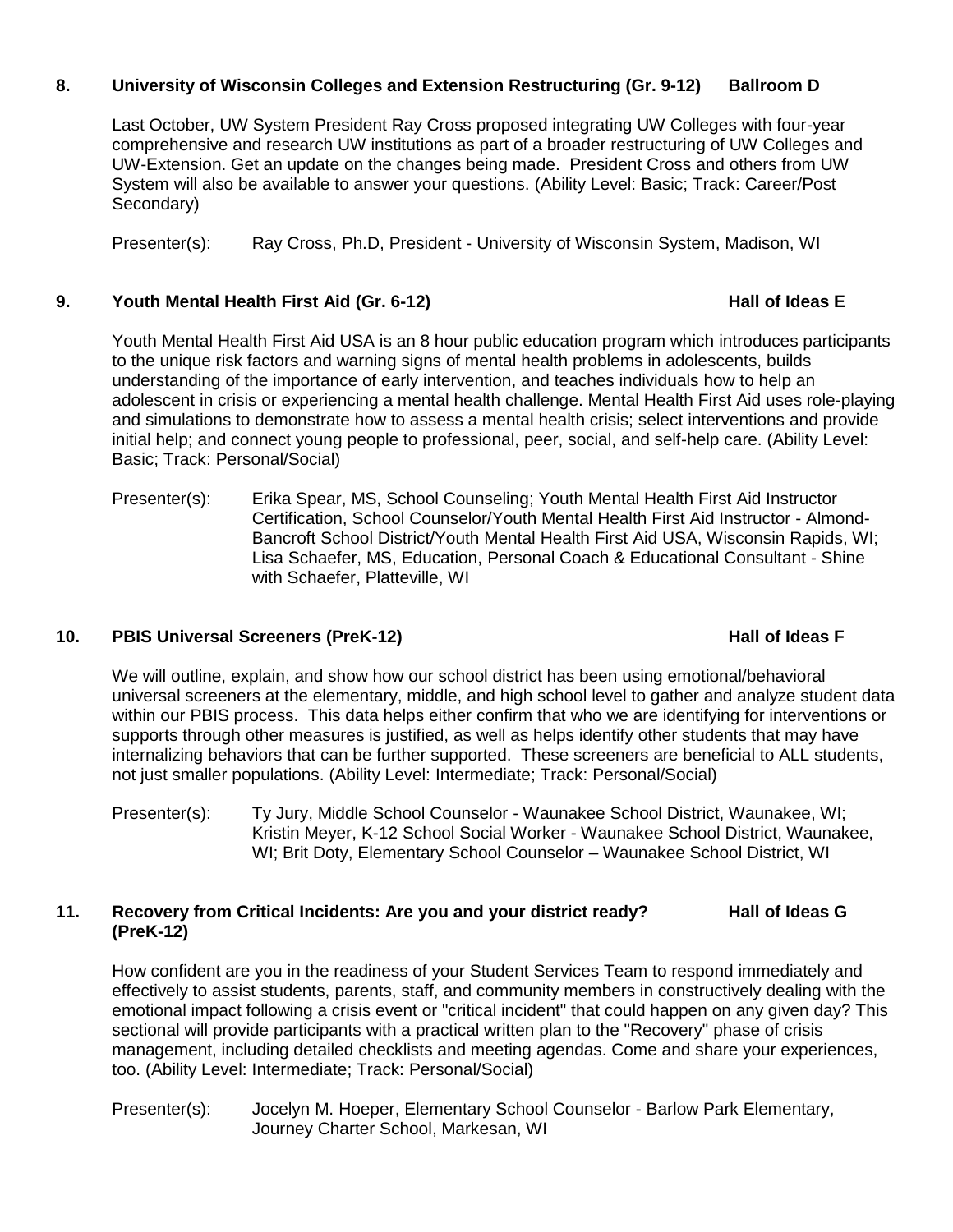#### **12. Makin' Graduation Happen: Academic Success through Portage Prep Hall of Ideas H and Freshmen Transition Programs (Gr. 9-12)**

For the past five years, Portage High School has committed staffing and time to work with students at risk of dropping out to help them succeed in school and achieve their high school diploma. It started with credit deficient upperclassmen, and has now expanded to identifying freshmen at risk to address issues before they become overwhelming. Information and ideas will be shared about the transformation of the structure and format of this program over time, and data showing its success! (Ability Level: Intermediate; Track: Academic)

Presenter(s): Terry Gilman, MSEd School Counseling, School Counselor - Portage High School, Portage, WI; Connie Wampler, MS in Differentied Instruction for Alternative Learning, Interventionist/Teacher - Portage High School, Portage, WI

#### **13. Using Breakout boxes for counseling Core Curriculum Lessons (PreK-12) Hall of Ideas I**

Are you looking for some new engaging core curriculum lesson delivery? Learn and experience first hand how breakout boxes have students practicing problem solving, communication, and team building skills. (Ability Level: Intermediate; Track: Personal/Social)

Presenter(s): Stacy Eslick, MSSW, MSE, Executive Director - WSCA, Oregon, WI

#### **14. Wisconsin School Counseling Program Accountability Report Hall of Ideas J (WSCPAR) - An Introduction (PreK-12)**

Learn how developing a WSCPAR can help you promote your school counseling program and show how students are different because of the school counseling program at your school or schools. This is an introductory session designed for all school counselors who want to learn how to complete a WSCPAR and collect, distinguish (process, perception, and results), and use data. (Ability Level: Basic; Track: Leadership/Advocacy)

Presenter(s): Todd Hadler, MSE, Elementary School Counselor - Monroe Elementary School, Manitowoc, WI; Kyle Balda, MSE, Middle School Counselor - James Madison Middle School, Appleton, WI; Shannon Schindel, Elementary and Middle School Counselor - Foster Elementary School and Madison Middle School, Appleton, WI

#### **15. The ASCA Model in 30 Minutes (PreK-12) Meeting Room K**

School Counselors have a working knowledge of the ASCA model that, at times, requires some fine tuning. This session will engage participants in a brief review of the ASCA model. The goal for this section will be to review, remind and demystify the model. Participants will also be provided information on current school counseling programs in Wisconsin, and elsewhere, and how they are using the ASCA model to guide their program. (Ability Level: Intermediate; Track: Leadership/Advocacy)

Presenter(s): Mark Gillen, PhD, professor, Department chair - UW River Falls, River Falls, WI; Sarah Flier, MSE, School Counselor - Hudson School District, Hudson, WI

### **16. Career Cruising: Course Planner (Gr. 6-12) Meeting Room L**

Course Planner is fully integrated with the Portfolio / Education Plan, combining students' exploration activities and course selections into one seamless process. An easy-to-read graphical interface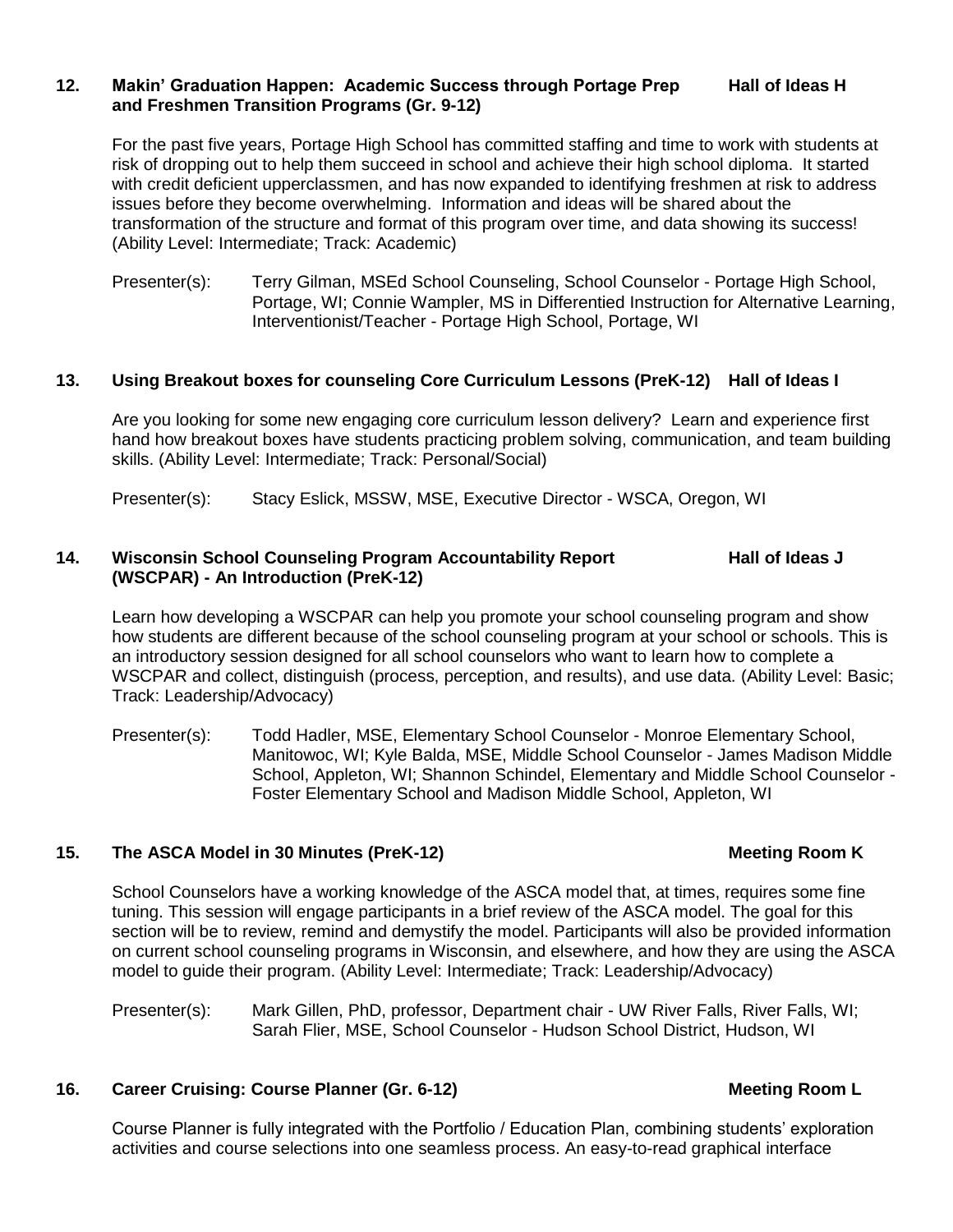provides students with a simple view of the courses they have completed and planned, as well as those that are still required. Schools can enter an unlimited number of graduation pathways and special certification options. Easy and informative tools within Course Planner streamline conferencing with students and parents, allow for timely messaging, and connect courses available to academic and career planning. (Ability Level: Intermediate; Track: Academic)

Presenter(s): Sue Hall, , Educational Consultant - Xello, formerly Career Cruising, Fort Atkinson, WI; Xello Team Members, formerly Career Cruising, Toronto, ON

# **17. Supporting Career Paths through Youth Apprenticeship (Gr. 9-12) Meeting Room M**

Youth Apprenticeship funding in Wisconsin has doubled in the last 3 years, now providing opportunities to over 4000 WI students annually. Students in the State can explore 11 different career pathways to get a jumpstart on their college and career goals. This session will provide an overview of the program and its connections to ACP objectives. Students in the program have a more focused approach to successfully navigate higher education, workforce and/or apprenticeships as they have a deeper knowledge of career expectations and have developed a support network in a cluster of their choice. The YA program has also supported schools on their journey to build effective partnerships with the local business community. (Ability Level: Basic; Track: Career/Post Secondary)

Presenter(s): Tania Kilpatrick, MSE, Director, Career and Technical Education - CESA 6, Oshkosh, WI; Josh Fassl, Director, Dane County School Consortium - Dane County - Workforce Development Board, Monona, WI

#### **18. • Exploring the Evolving Professional Identity of Novice <b>Meeting Room N School Counselors (PreK-Postsecondary)**

Over the decades, school counselors have experienced difficulty establishing a solid professional identity due to role ambiguity and policy decision-making. A solid professional identity supports advocacy for clients and the profession, increases inter-professional collaboration (Alves & Gazzola, 2011) and reduces role ambiguity. Using findings from current research, this presentation will provide opportunity to discuss how the professional identity of novice school counselors transitioning from other helping professions develops through the support they receive and the challenges they experience. (Ability Level: Advanced; Track: Leadership/Advocacy)

Presenter(s): Olamojiba Bamgbose, IL-LPC, IL-PEL, NCC, Ph.D, Dr - UW-Whitwater, Whitewater, WI

# **WSCA Members' Focus Group: Lunch-Time Listening Session**

# **12:00 – 12:45 p.m.**

# **Ballroom C**

We want to hear from you! Help us continue to learn about the issues that school counselors are experiencing across the entire state. Bring your lunch and join the conversation with the WSCA Board to share your day-to-day experiences as a school counselor. The Board wants to make sure that ALL counselors are represented – so let your voice be heard!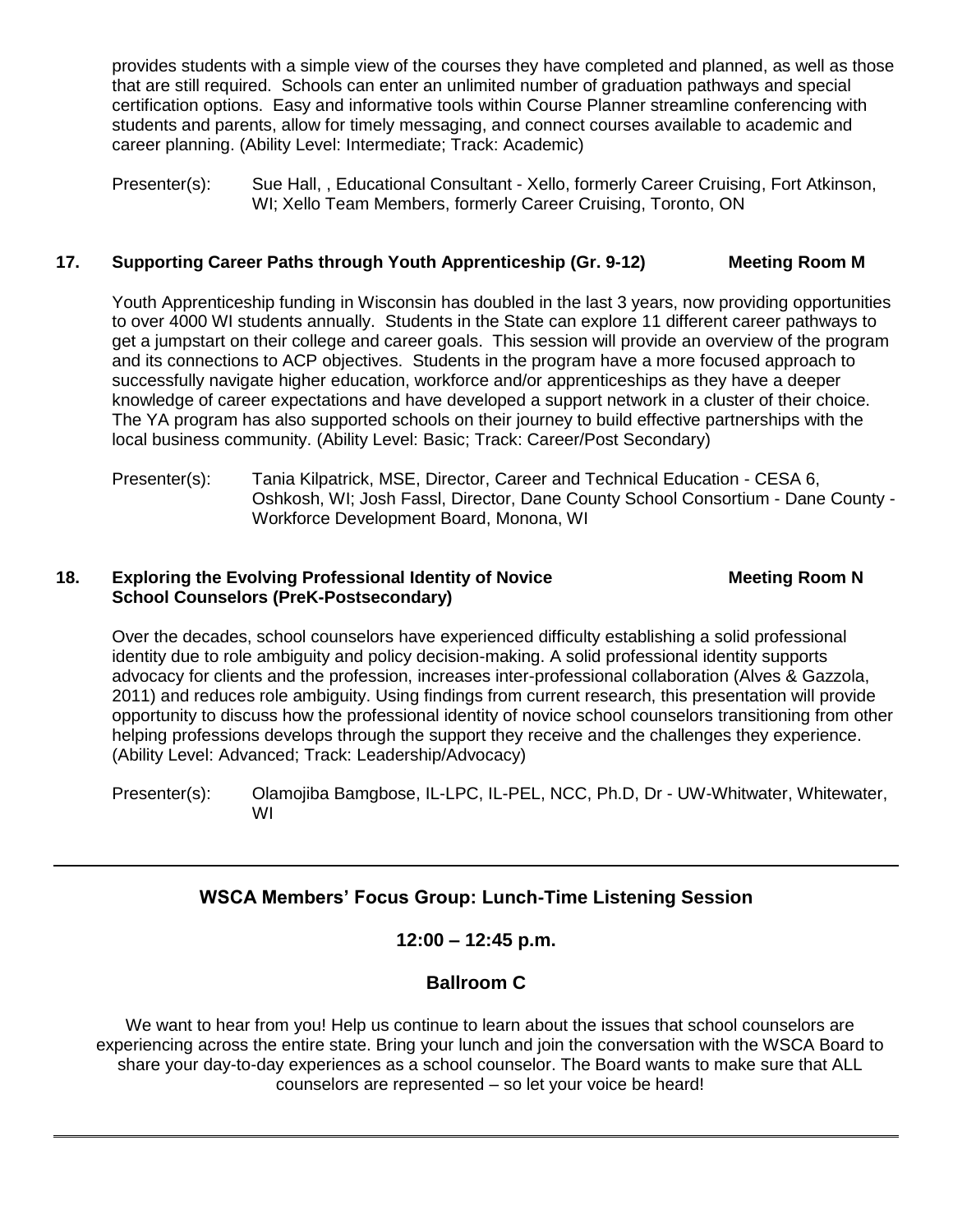### **19. Teaching Problem Solving and Conflict Resolution (PreK-5) Ballroom C**

This program will be able to assist participants in teaching youth how to solve problems and regulate emotions. As a result, the participants and the program will experience improved communication between youth and care workers with a decrease in arguments and power struggles. Participants will walk away with ideas to address the conflicts in their setting by managing their own stress level and the stress among the youth. Participants will learn about the stress and conflict cycles while considering how emotions, thoughts, and behaviors contribute to the arguments and/or escalation. We will identify replacement behaviors and alternatives while teaching and supporting children to manage emotions, communicate effectively, and develop solutions. (Ability Level: Basic; Track: Personal/Social)

#### **20. Breaking Down Barriers - Promoting Understanding & Acceptance in Ballroom D Your Schools (Gr. 9-12)**

Participants will experience our three day program that covers school violence, bullying and very personal discussions that help 9th grade students break down the barriers that exist within their class. We will both show the experience with the attendees, and talk through each segment of our program, so the program could be taken back to any school and be implemented. (Ability Level: Advanced; Track: Personal/Social)

Presenter(s): Jill Werner, MSE Counseling Education K-12, School Counselor - Waukesha North High School, Waukesha, WI; Heidi Stigler, Counselor - Waukesha North High School, Waukesha, WI; Whitney Domres, Counselor - Waukesha North High School, Waukesha, WI

### **21. Disordered Eating, Body Image and Self Esteem (Gr. 6-12) Hall of Ideas E**

Everyone struggles with their body and establishing their sense of self, especially during adolescence. As supports for students, it's crucial we understand the impact of the pressures they are facing on their identity and get comfortable talking about these concerns more directly/openly. The goal of the presentation is to create an open dialogue, share resources, and expand our network of connectivity in Wisconsin to support young people during such a difficult time of transition. (Ability Level: Intermediate; Track: Personal/Social)

Presenter(s): Kyira Hauer, SAC-IT; LPC-IT, Therapist - Edelweiss Behavioral Health; Kinda Kreative, LLC, Middleton, WI

### 22. Student Led Junior Conferences (Gr. 9-12) **Hall of Ideas F**

Participants will learn about the New Berlin School District Student Led Junior Conference. From the development of pre-conference advisory lessons through student led discussion of Academic Career Planning (ACP) goals and development of action plan. Student Led Junior Conferences are a component of New Berlin School District's College Career Readiness (CCR) graduate benchmarks. (Ability Level: Intermediate; Track: Career/Postsecondary)

Presenter(s): Tammi Fure, School Counselor - New Berlin West Middle/High School, New Berlin,

Presenter(s): Karin Beal, M.Ed, MSW, APSW, Coordinator of Behavior Management Services - Rogers Behavioral Health, Oconomowoc, WI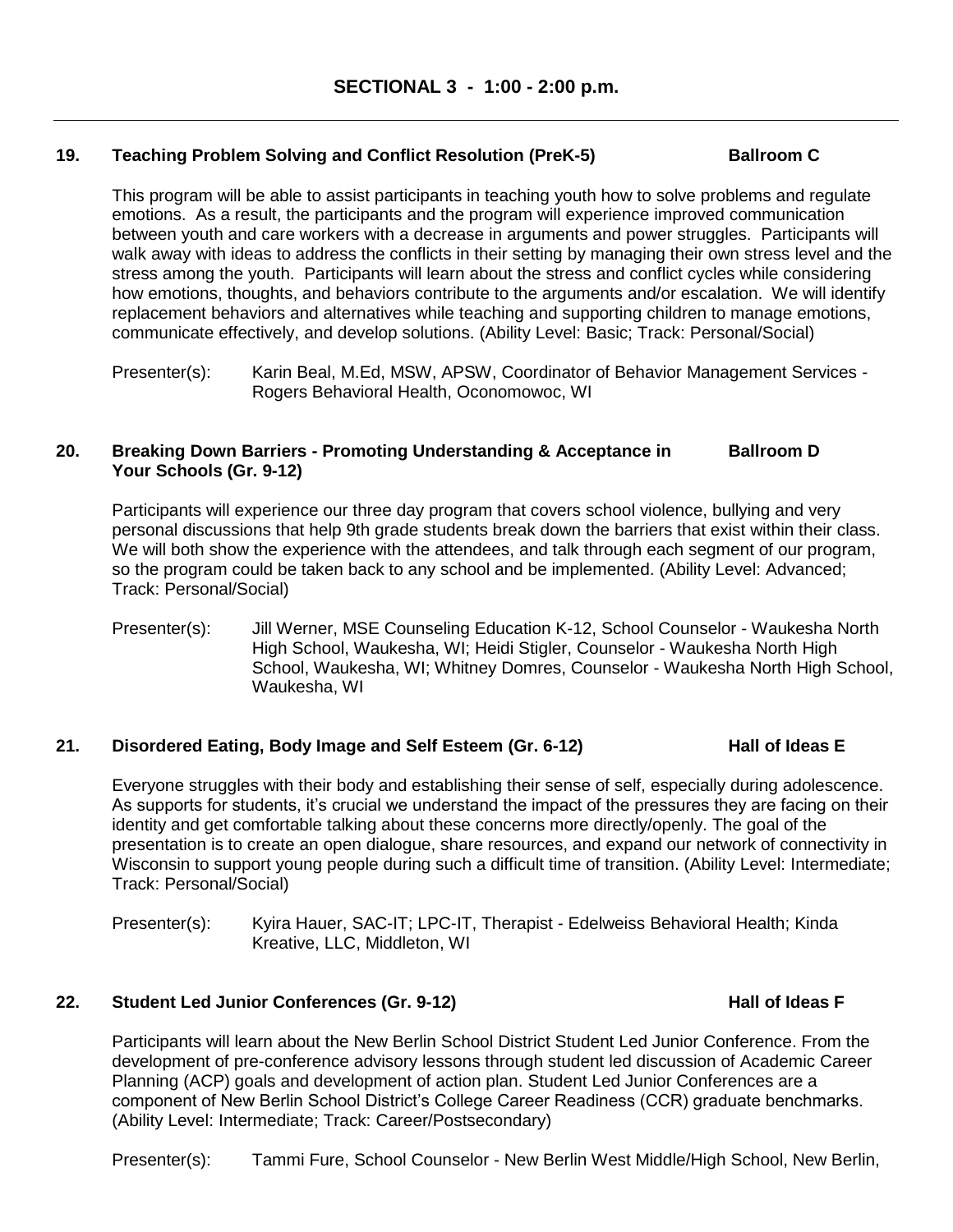WI; Kate Landry, School Counselor - New Berlin West Middle/High School, New Berlin, WI; Kathy Weeks-Douglas, School Counselor - New Berlin West Middle/High School, New Berlin, WI; Greg DePue, Assistant Principal - New Berlin West Middle/High School, New Berlin, WI

#### 23. **Developing a homegrown, principle based, character Fall Constructed Hall of Ideas G education program (PreK-5)**

Character education initiatives are truly successful when they not only inhabit the counseling curriculum but the entire school's culture. Greenwood Elementary School is a National School of Character, hear from Principal Nate Schurman and School Counselor Emily Rose on how they developed a homegrown, principle based character education program. From researching and gaining buy-in, to sustaining a current program, this sectional will provide tools, inspiration and practical ideas on how to keep your school focused on creating a culture of character. (Ability Level: Basic; Track: Personal/Social)

# **24. What Parents Need To Know: 1-2-7 (PreK-12) Hall of Ideas H**

How many careers require four years of post-secondary education? Does "higher" education mean "hire" education? What do your students really know about career pathways? Are they career ready? See current college completion, job outlook/placement and wages data. Learn creative ways to develop business/industry partnerships to build that all-important academic-career relevance in the classroom. Close with strategies discussion. (Ability Level: Intermediate; Track: Career/Post Secondary)

Presenter(s): Steven Coyle, Ed.D., National Director Counselor/Academic Relations - Universal Technical Institute, Scottsdale, AZ

## **25. Partnering with Families to Enhance Your School's Implementation of Hall of Ideas I a Culturally Responsive Multi-Level System of Support (PreK-12)**

Presenters will provide research about the importance of Family Engagement. Theoretical underpinnings and conceptual frameworks that drive family engagement research will be described. Then, findings from family engagement research will be presented to identify the important role families have in supporting their children and improve implementation of a Culturally Responsive Multi-Level System of Supports. This presentation will also highlight how schools can Embrace, Engage, and Empower families to improve student learning and outcomes. (Ability Level: Intermediate; Track: Personal/Social)

Presenter(s): Dan Seaman, Ed.S, NCSP, Regional Technical Assistance Coordinator - Wisconsin RtI Center, De Pere, WI; Michelle Belnavis, Culturally Responsive Practices Technical Assistance Coordinator - Wisconsin RtI Center, De Pere, WI; Sara Summ, Regional Technical Assistance Coordinator - Wisconsin RtI Center, De Pere, WI

# **26. Hot Topics in UW System Admission Offices (PreK-12) Hall of Ideas J**

This session will be a valuable opportunity to learn more about the UW System campuses and promote your students' success. Representatives for UW campuses will discuss updates from their campuses including new programs and opportunities for students. Time will be allowed for questions and answers. (Ability Level: Intermediate; Track: Career/Post Secondary)

Presenter(s): Emily Rose, MSE, School Counselor - Greenwood Elementary School, River Falls, WI; Nate Schurman, Ph.D, Administrator - Greenwood Elementary School, River Falls, WI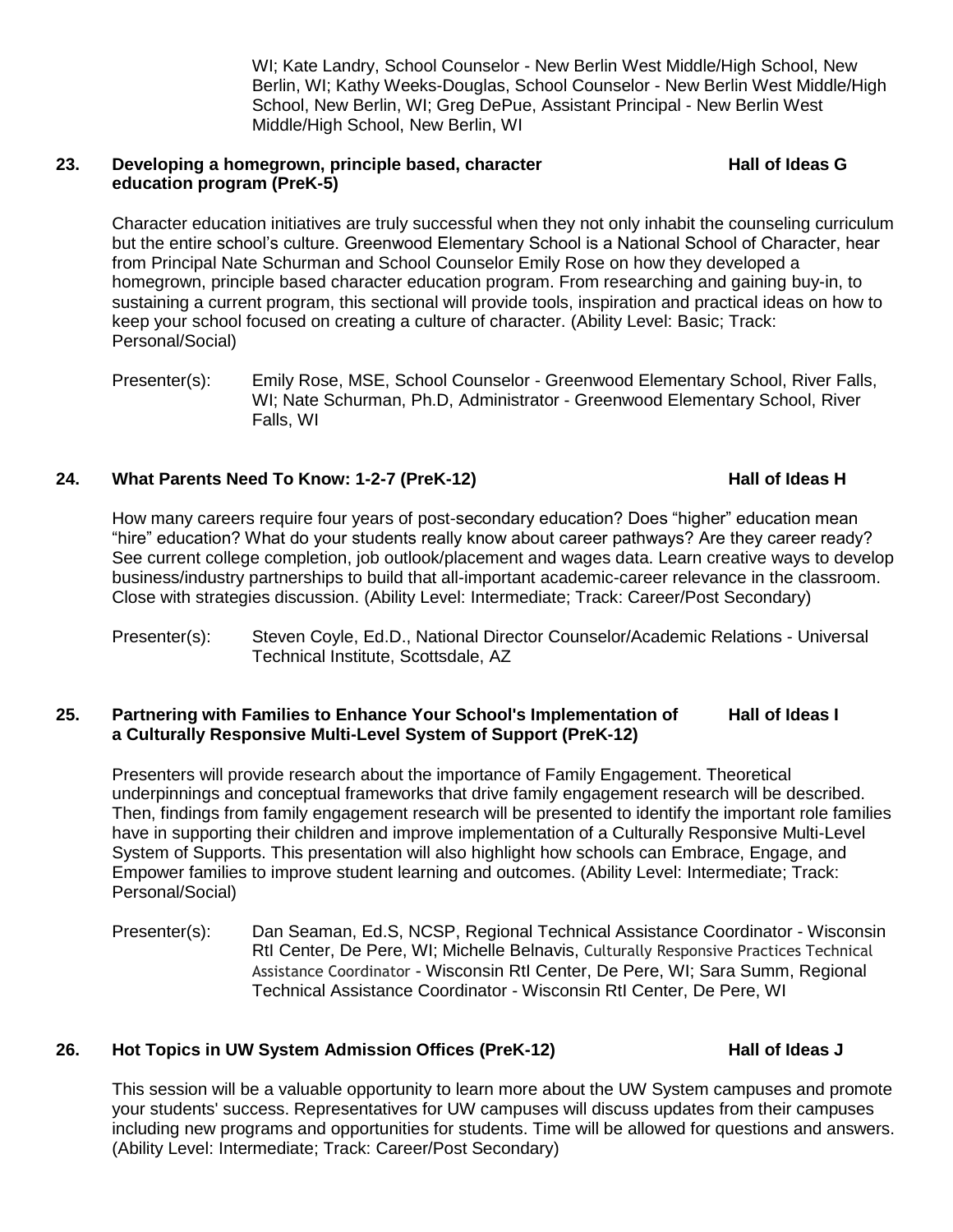Presenter(s): Nichole Knutson, Digital Communications Specialist - UW HELP, Madison, WI

#### 27. It's RAMP Time: Why and How (PreK-Postsecondary) Meeting Room K

Examine the benefits of applying for RAMP status and demonstrate to stakeholders that you're committed to delivering a comprehensive, data-driven school counseling program. The workshop reviews the Recognized ASCA Model Program (RAMP) designation from the American School Counselor Association and provides tips and resources for the RAMP. (Ability Level: Basic; Track: Leadership/Advocacy)

Presenter(s): Mark Kuranz, Master in School Counseling, Adjunct Professor, ASCA Model/RAMP Trainer - Marquette University, Racine, WI

#### **28. Forget the Miracle Question: How to Think Like a Solution Focused Meeting Room L Counselor (PreK-12)**

The focus of this presentation is to assist those familiar with SFC but interested in brushing up on their training, or going beyond the miracle question with their clients. Bring your client questions and concerns to this open discussion forum. (Ability Level: Intermediate; Track: Personal/Social)

Presenter(s): Mark Gillen, PhD, Department Chair, Professor - UW River Falls, River Falls, WI

### **29. ASCA Ethical Standards: Interpretation and Application Meeting Room M (PreK-Postsecondary)**

### **INTENSIVE SECTIONAL – 1:00 – 3:00 P.M.**

The 2016 ASCA Ethical Standards includes substantial additions in role clarification and best ethical practices, as well as, new standards to address data-informed programs, underserved students, bullying and digit citizenship. Paired with ASCA position statements, this updated set of ethical standards gives school counselor professionals language to advocate for our role in schools to meet the needs of all students academic, career and social-emotional development. Finally, the recommended decision-making process to resolve ethical dilemmas now incorporates the examination of ethical principals. (Ability Level: Intermediate; Track: Leadership/Advocacy)

Presenter(s): Carrie King, Ph.D., LPC, NCC, Counseling Department Chair; School Counseling Program Director - Mount Mary University, Milwaukee, WI; Kari Erickson, School Counselor - Hartford Union High School, Milwaukee, WI

#### **30. Student Counseling Organization Share-Session (Postsecondary) Meeting Room N**

Stout will facilitate a sharing session for grad students who belong to student organizations at the university level. Bring your ideas to share ways to boost membership, creative fundraising, meeting topics, advocacy for the profession and community service projects. We will share and then type the ideas up and email out to participants. (Ability Level: Basic; Track: Leadership/Advocacy)

Presenter(s): Carol Johnson, Ph. D., Associate Professor - UW-Stout, Menomonie, WI; Jessica Baumann, Grad Student - UW-Stout, Menomonie, WI; Katie Quinn, Grad Student - UW-Stout, Menomonie, WI; Katrina Raskie, Grad Student - UW-Stout, WI; Kelsey Aleckson, Grad Student - UW-Stout, Menomonie, WI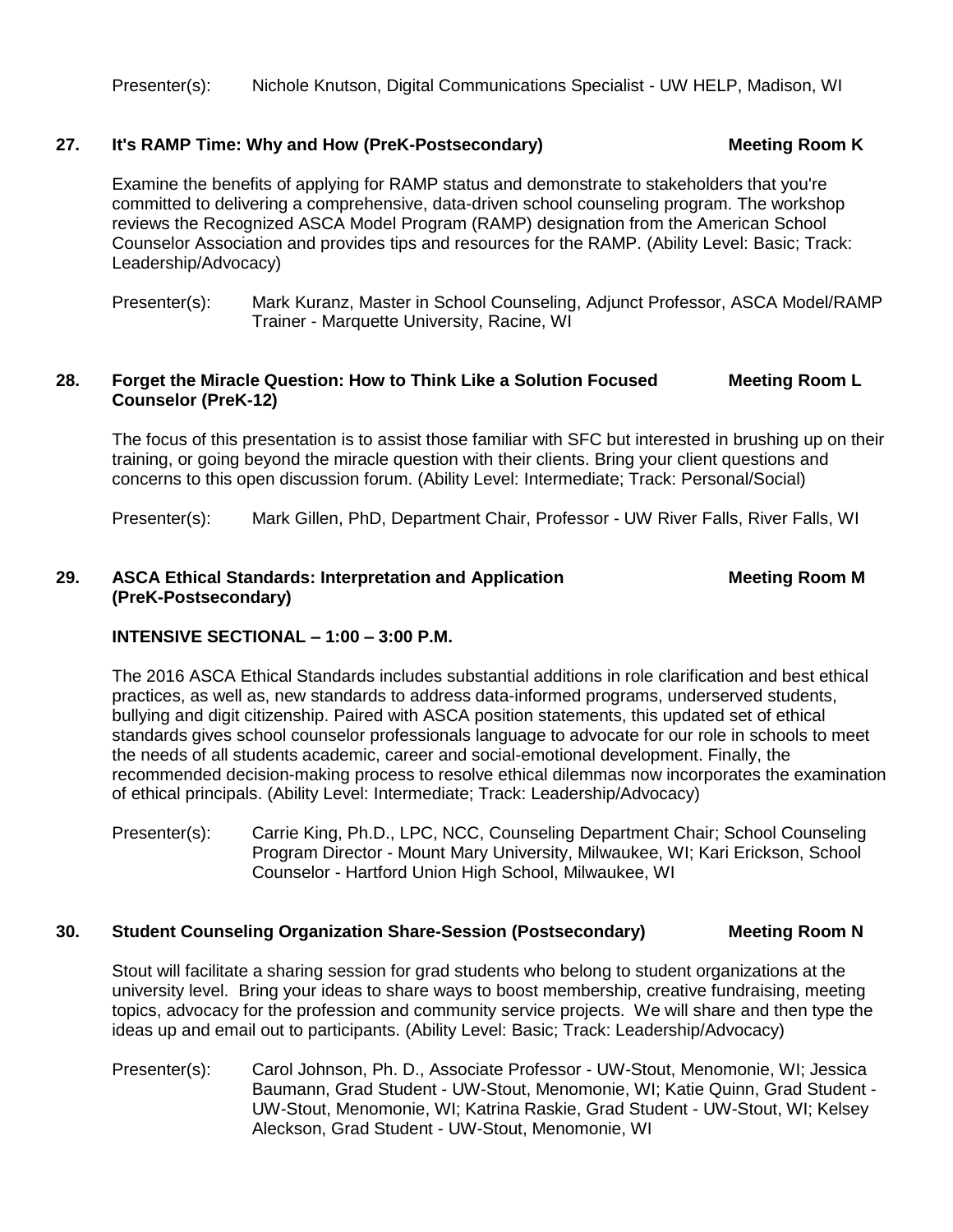### **31. Sensory Integration and Trauma (PreK-5) Ballroom C**

Children with sensory challenges who have experienced trauma struggle to be in their own bodies. The additional stressor of the classroom environment to an already taxed nervous system often leads to behavior and Personal/Social challenges. Participants will learn how to teach kids to access tools so that they can be present in the classroom from a sensory perspective. (Ability Level: Intermediate; Track: Personal/Social)

Presenter(s): Sarah Peters, MS, OTR/L, Occupational Therapist - Healing Hearts Family Counseling, Sun Prairie, WI

#### **32. Where are we at now? Continuing to Support Transgender Ballroom D and Nonbinary Students (PreK-12)**

With Department of Education guidance both issued and rescinded in recent years, schools have been left wondering what they can and can't do when it comes to supporting transgender and nonbinary students. This workshop led by GSAFE staff takes a look at the current legal landscape, introduces a gender inclusive schools framework with multiple entry points for both individual and systemic change, and provides space for you to bring your current questions, challenges, and opportunities. (Ability Level: Intermediate; Track: Personal/Social)

Presenter(s): Brian Juchems, BA and 20+ years of experience and state leadership in this area :), Senior Director of Education and Policy - GSAFE, MADISON, WI; Sawyer Johnson, Trans Justice Youth Organizer - GSAFE, Madison, WI

#### **33. Fifty Shades of Gray: Ethical Dilemmas in the College Admission Hall of Ideas E Process (Gr. 9-12)**

The college admission process is not always as black and white or as straightforward as we might like it to be. There can be lots and lots of gray! Join members of the WACAC board for an update on the Code of Ethics and Professional Practices expected of school and college counselors engaged in guiding students to post secondary education. Bring your ethical thinking hats for an interactive session reviewing and discussing real cases that have been sent to our associations for review. (Ability Level: Basic; Track: Career/Post Secondary)

Presenter(s): Jennifer Machacek, Vice President for Enrollment – Ripon College, Ripon, WI; Perry Robinson, Associate Director of College Guidance – University School of Milwaukee, Milwaukee, WI

#### **34. Social Media: What do Parents Need to Know? (PreK-12) Hall of Ideas F**

Social media apps like Instagram, Snapchat and many more have become more and more popular among students, even into elementary school. Parents and school staff are finding it difficult to navigate the world of social media and prevalent electronic accessibility. In this session, attendees will learn what is #trending in the world of social media and how to teach students and parents how to monitor use and keep students safe. (Ability Level: Basic; Track: Personal/Social)

Presenter(s): Kristen Lauda, M.A., LPC, School Counselor - Shady Lane Elementary, Menomonee Falls, WI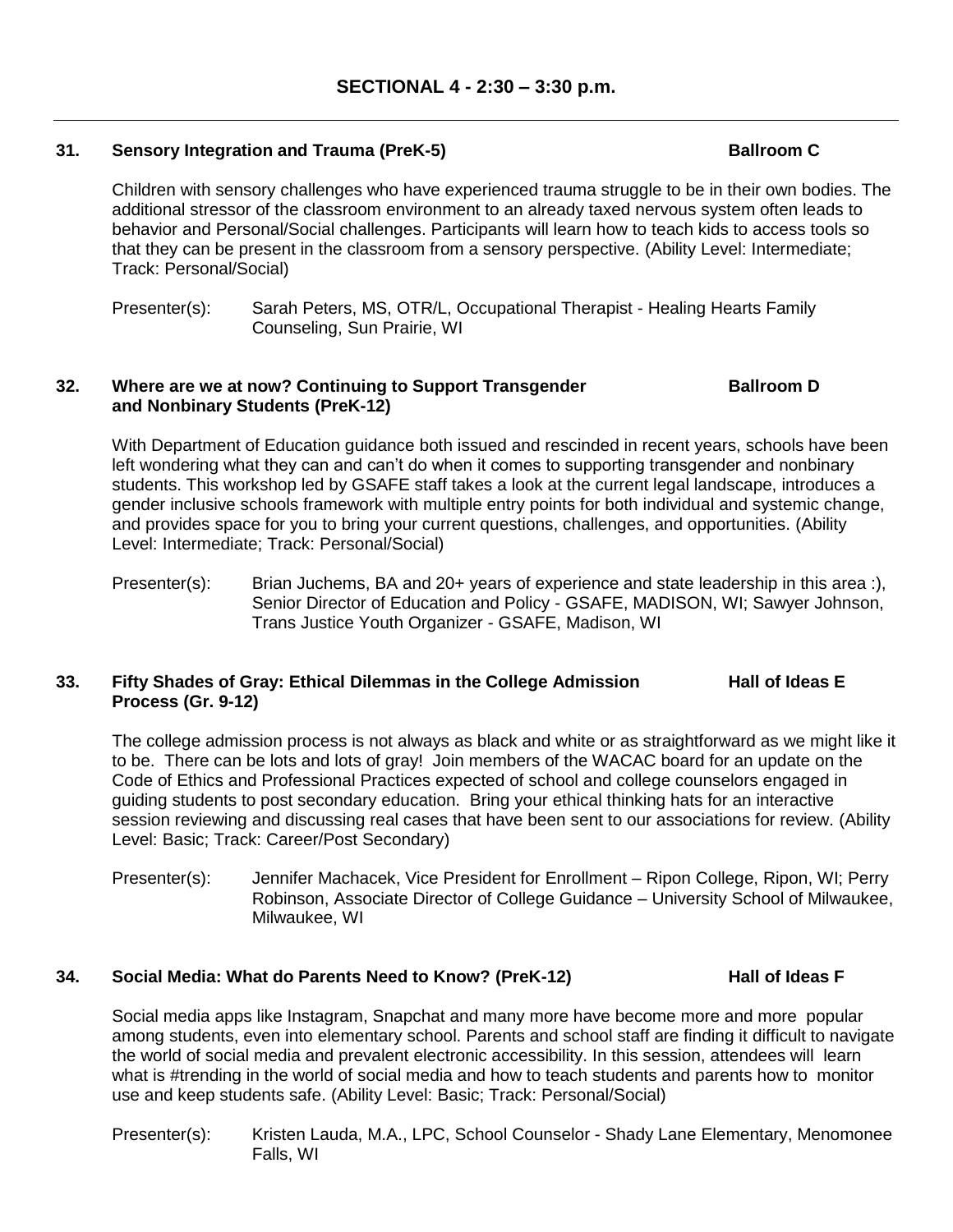#### **35. District Wide Crisis Response (PreK-12) Hall of Ideas G**

Somerset School District Mental Health Team have created this document to provide for the well-being of students, staff and community during and after a crisis. In today's society, educators are continually faced with situations that can cause education to come to a complete standstill. When an individual dies, whether from an accident, suicide, or violence, the school community is left in turmoil. It is important to be prepared to meet the needs of all individuals when this happens. This presentation will allow you to see what a crisis response manual could look like and have conversations of how it is used during a need for response. This presentation will give you hands on materials, templates, and resources for you to have readily available. We will also provide opportunities for practice and collaboration using these resources. This handbook is a collection of materials and suggestions, adopted in part from the Missouri School Counseling Association, the American Foundation for Suicide Prevention-After a Suicide Toolkit, National Association of School Psychologist-PREPaRE training. (Ability Level: Basic; Track: Personal/Social)

Presenter(s): Katie Francis, School Counselor; Kate Rorabeck, School Counselor; Amy Young, School Counselor; Jenna Evenson, School Counselor; Jessie Thorson, School Psychologist; Bobby Hurt, School Counselor; Julie Fretz, School Counselor - Somerset School District, Somerset, WI

#### **36. Become a Change Agent for Improved Health and Academic Performance: Hall of Ideas H Innovate and Inspire with Online Health Education (PreK-8)**

This session will focus on online health education curriculum from Children's Hospital of Wisconsin, a nationally recognized pediatric institution. Session includes an overview of four program tracks: Bullying Prevention; Health and Wellness; Alcohol, Tobacco and Other Drugs Prevention; and Safety and Injury Prevention. A panel discussion consisting of counselors from urban, suburban and rural school districts will highlight how these programs engage diverse audiences. Session will culminate with proven outcomes presented by an evaluation expert. (Ability Level: Intermediate; Track: Personal/Social)

Presenter(s): Clay Anton, M.Ed, e-Learning Representative - Children's Hospital of Wisconsin, Milwaukee, WI; Dr. Amanda Desua M.A. Ed., Ed.D NBCT, Elementary School Counselor - Waukesha School District, Waukesha, WI; Kirsten Margitan, Professional School Counselor - School District of Three Lakes, Three Lakes, WI; Rachelle Nisleit, School Counselor - Burdick School (Milwaukee Public Schools), WI

# **37. New Twists on Conferencing: Moving to a Seminar Model (Gr. 9-12) Hall of Ideas I**

In order to meet the needs of the increasing student population, we are moving to freshman and junior seminar presentations, with the opportunity for individual meetings as needed. In addition, we have implemented new technologies to make time management easier. (Ability Level: Basic; Track: Career/Post Secondary)

Presenter(s): Jackie Guenther, Master's of Arts in Counseling (MAC), Professional School Counselor - McFarland High School, McFarland, WI; Janice Gerlach, Professional School Counselor - McFarland High School, McFarland, WI; Colby Shoemaker, Professional School Counselor - McFarland High School, McFarland, WI

### **38. SPOs, PPGs and D-A-T-A (PreK-12) Hall of Ideas J**

Does DATA sound like a four letter word to you? Do you duck when your principal throws SPOs and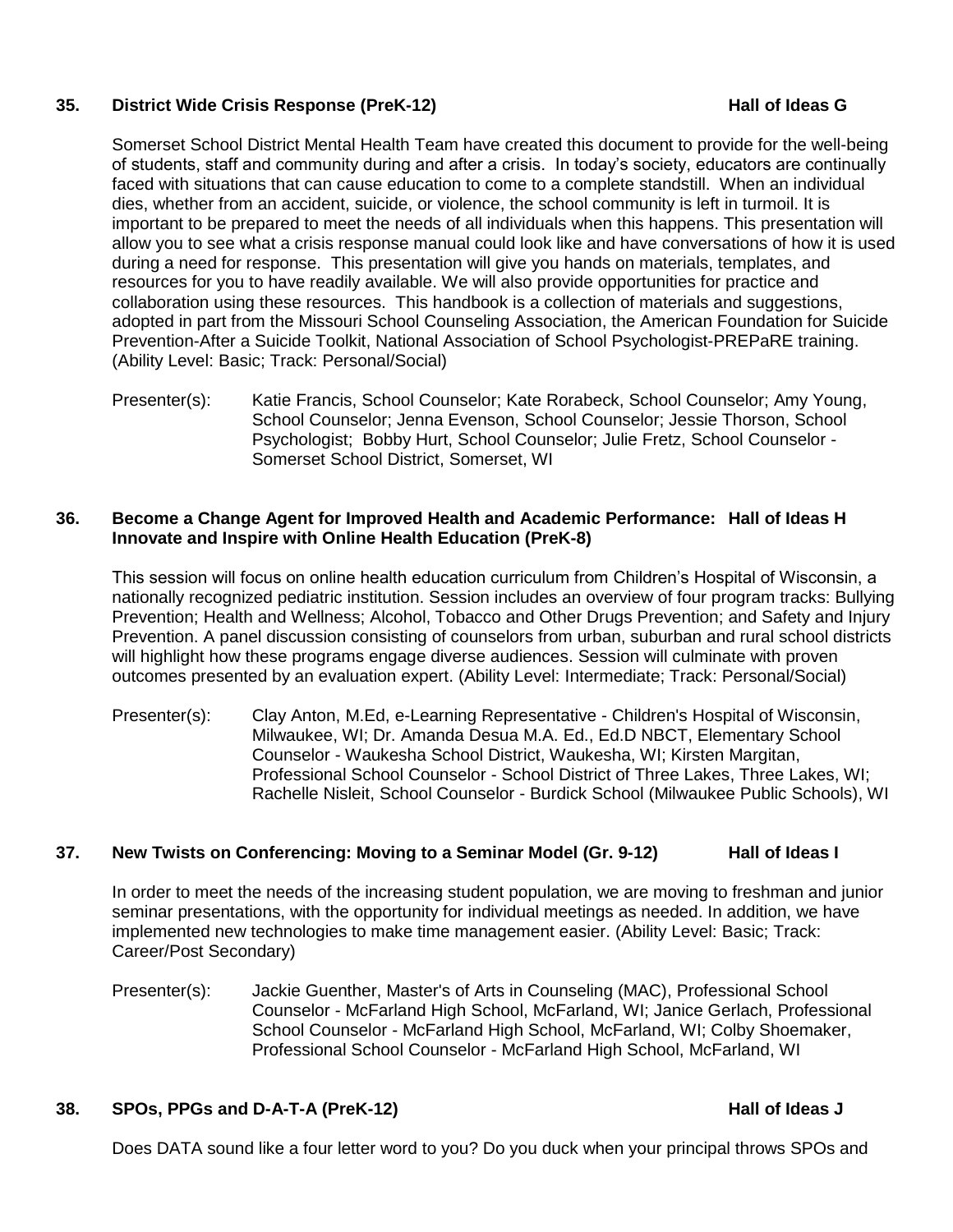PPGs in your direction? Then come to this session to be ready to catch a high quality SPO and toss around a few artifacts to support your program. (Ability Level: Intermediate; Track: Leadership/Advocacy)

Presenter(s): Mindy Willard, MA, School Counseling and Transitions Coordinator - Madison Metropolitian School District, Madison, WI; Stacey Miller, Ed.S, LPC, School Counselor - Sun Prairie School District, Sun Prairie, WI

#### **39. Use of assessments and screeners in a school setting, a facilitated Meeting Room K panel discussion (PreK-12)**

With the increased use of assessments and screeners being utilized in schools come join us for a panel and interactive audience discussion about the ethical as well as practical issues of using screeners and assessments in schools. (Ability Level: Intermediate; Track: Personal/Social)

Presenter(s): Stacy Eslick, MSSW,MSE, Executive Director - WSCA, Oregon, WI; Chris Foreman, MSSW, Liaison - National Child Traumatic Stress Network, Edgerton, WI; Gregg Curtis, School Counseling Consultant - DPI

### **40. Graduate Student Panel: The Interview & Hiring Process (Postsecondary) Meeting Room L**

In this sectional, graduate students will have the opportunity to hear from five different panelist from across the state regarding the interview and hiring process for School Counselors. The panel committee will include a elementary, middle, and high school counselor as well as a principal. The panelists will be asked a series of predetermined questions related to their experiences on the interviewing and hiring process. Towards the end of the sectional, there will be an opportunity for the audience to ask questions. (Ability Level: Basic; Track: Career/Post Secondary)

Presenter(s): Morgan Strong, Graduate Student Committee Co-Coordinator - WSCA, UW-Oshkosk, Oshkosh, WI; Holly Kortemeier, Graduate Student Committee Co-Coordinator – UW-Whitewater, Whitewater, WI

#### **29. ASCA Ethical Standards: Interpretation and Application Meeting Room M (PreK-Postsecondary)**

### **INTENSIVE SECTIONAL – 1:00 – 3:00 P.M.**

\*\*Continuation of Intensive Sectional #29 which began at 1:00 P.M. \*\*

The 2016 ASCA Ethical Standards includes substantial additions in role clarification and best ethical practices, as well as, new standards to address data-informed programs, underserved students, bullying and digit citizenship. Paired with ASCA position statements, this updated set of ethical standards gives school counselor professionals language to advocate for our role in schools to meet the needs of all students academic, career and social-emotional development. Finally, the recommended decision-making process to resolve ethical dilemmas now incorporates the examination of ethical principals. (Ability Level: Intermediate; Track: Leadership/Advocacy)

Presenter(s): Carrie King, Ph.D., LPC, NCC, Counseling Department Chair; School Counseling Program Director - Mount Mary University, Milwaukee, WI; Kari Erickson, School Counselor - Hartford Union High School, Milwaukee, WI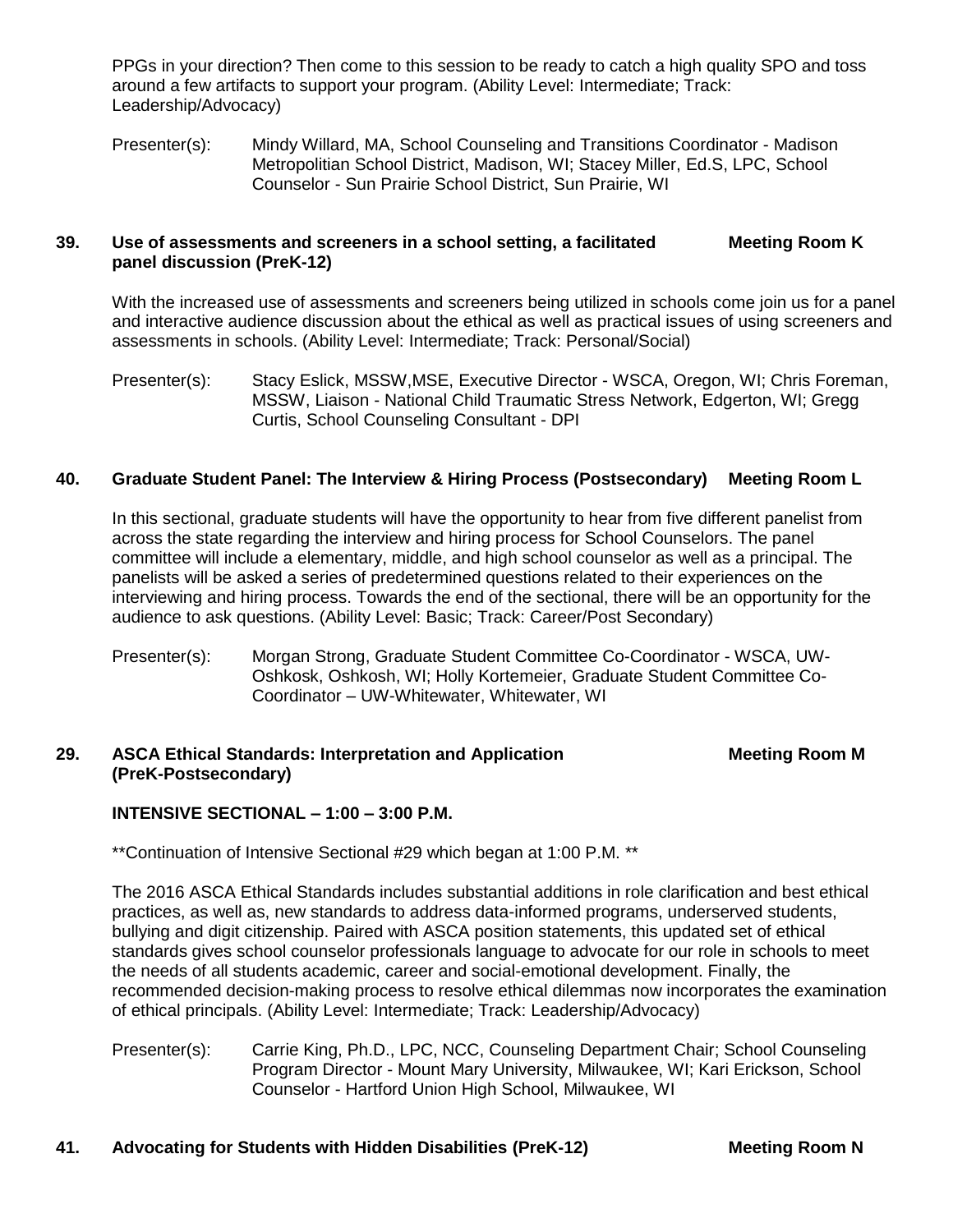What are hidden disabilities? Students in your school may have chronic fatigue, migraines, depression or anxiety, perfectionism or seizures--all examples of invisible disabilities. Teachers may assume students are lazy, faking it, not trying or even lying and these students need an advocate. Join us to learn about the perceptions and hear from three students willing to share their experiences with hidden disabilities and what they wish school counselors knew. (Ability Level: Intermediate; Track: Personal/Social)

Presenter(s): Carol Johnson, Licensed School Counselor, Associate Professor, Ph.D, School Counselor Educator - UW-Stout, Menomonie, WI; Rachel Pollock, Grad Student - UW-Stout, Menomonie, WI; Abbie Pospychala, Grad Student - UW-Stout, Menomonie, WI; Brandy Kopa, Grad Student - UW-Stout, WI

# **Nutrition Break 3:30 – 4:00 Level 4 – Grand Terrace**

# **SECTIONAL 5 - 4:00 - 5:00 p.m.**

#### **42. Practical Application of Mindsets… to Your Existing School Counseling Ballroom C Program. (PreK-Postsecondary)**

The "ASCA Mindsets & Behaviors for Student Success: K-12 College- and Career-Readiness Standards for Every Student" describe the knowledge, skills and attitudes students need to achieve academic success, college and career readiness and Personal/Social development. The standards address students at all grade levels, and the competencies bridge the Mindsets & Behaviors standards with academic core curriculum at specific grade levels. Attend this session to learn more about the competencies, the competency database and to develop strategies to transition from "traditional" standards to the Mindsets and Behaviors. (Ability Level: Basic; Track: Academic)

Presenter(s): Mark Kuranz, Master in School Counseling, Adjunct Professor, ASCA Model/RAMP Trainer - Marquette University, Racine, WI

#### **43. Skills Training for Emotional Problem Solving (DBT) as Tier 1 Mental Ballroom D Health Education (Gr. 6-8)**

At Edgerton Middle School, we have instituted universal Tier 1 mental health education in the classroom using the STEPS-A curriculum (Skills Training for Emotional Problem Solving - Adolescents) from Mazza, Dexter-Mazza, et al. This sectional will review how we set up the program and the main concepts we are teaching and then reinforcing throughout the school. (Ability Level: Intermediate; Track: Personal/Social)

Presenter(s): Susan Running, MS in Counselor Education, School Counselor - Edgerton Middle School, Edgerton, WI

### **44. Beating the Early Application Rush; Partnering with Post-Secondary Hall of Ideas E Institutions to Lighten the Load for the College Application Process (Gr. 9-12)**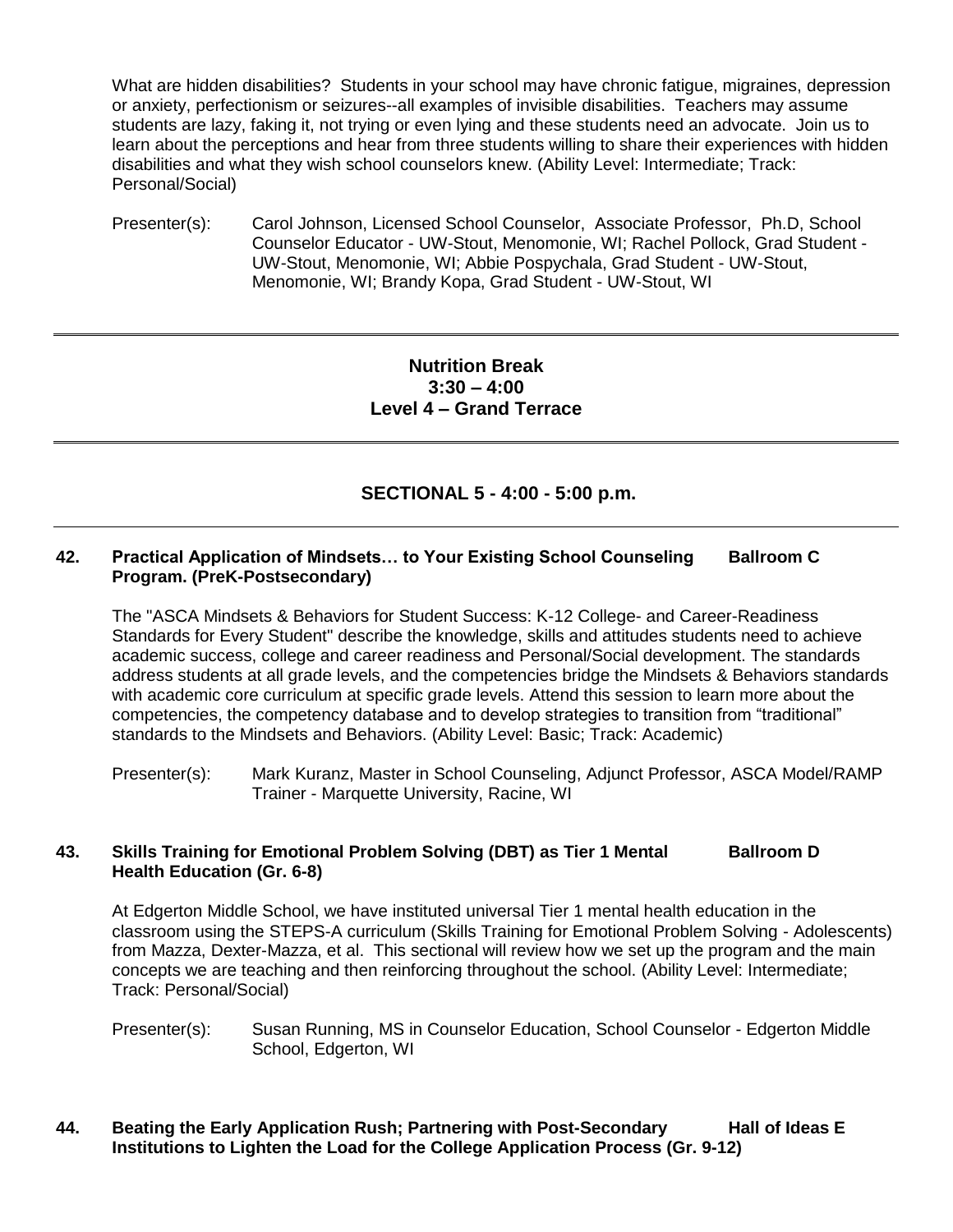As the early application rush seems to begin earlier each year, school counselors are bombarded with beginning of school year workload in addition to preparing seniors college applications. Learn how one school counselor partnered with a University of Wisconsin-Madison's Admission professional to offer a comprehensive college application session to support seniors in completing the UW System and Common Application during two summer workdays. Participants will take away a framework for a college application 'bootcamp' to help incoming seniors complete the process prior to their school year. (Ability Level: Intermediate; Track: Career/Post Secondary)

Presenter(s): Christine Voice, , School Counselor - Kohler High School, Kohler. WI: Mark Swenson, Alumni Relations Manager - University of Wisconsin-Madison, Madison, WI

#### **45. Classroom Level PBIS: Engaging all Learners for Equitable Outcomes Hall of Ideas F (PreK-8)**

As leaders in PBIS efforts, school counselors must ensure classrooms are engaging places where all kids learn. This sectional focuses on how to integrate classroom-level interventions and supports into the PBIS universal system. With the correct tools, school counselors can teach school staff Personal/Social and instructional strategies that lead to equitable outcomes. The presenters will share concrete examples, including teacher self-evaluations, opportunities to respond, SEL strategies (e.g., morning meeting), and equitable practices. (Ability Level: Basic; Track: Leadership/Advocacy)

Presenter(s): Jennifer Betters-Bubon, Ph.D., M.S., M.Ed, Associate Professor - University of Wisconsin-Whitewater, Stoughton, WI; Avery Kansteiner, M.S., LPC, School Counselor - Sugar Creek Elementary School, Verona, WI

# **46. Effective Use of Play Therapy (PreK-5) Hall of Ideas G**

We will focus on techniques for nurturing children by taking conference participants on a healing path of resilience through the creative use of play therapy. These play-based interventions are designed to develop resiliency and increase communication when working with children individually. We will be exploring mindfulness strategies and play based interventions. Come play and learn in a nonjudgmental space to help children succeed in school. There will be lecture, discussion, and play. (Ability Level: Basic; Track: Personal/Social)

Presenter(s): Karin Beal, M.Ed., MSW, APSW, Coordinator of Behavior Management Services - Rogers Behavioral Health, Oconomowoc, WI

# **47. 6 Degrees: Leaving a Lasting Impact (Gr. 6-8) Hall of Ideas H**

6 Degrees of Separation (6 Degrees) is a social improvisational acting troupe composed of 6-8th grade students from Longfellow and La Crosse Design Institute (LDI) Middle School. The purpose of this group is to bring the issues of the everyday middle school student to life through short skits on topics such as bullying, anger control. divorce, drug use, exclusion, diversity, etc. When the skits are completed the audience members are invited to dialogue with the members as to why his/her character acted as they did. The members answer them in character. The 6 Degree members are then taken out of character and dialogue with the audience resumes- this time in an effort to come up with possible solutions or at least a greater understanding of the middle school students' perspective on growing up in the 21st Century. (Ability Level: Intermediate; Track: Personal/Social)

Presenter(s): Dr. Penny A. Reedy, Pd.D, Principal - School District of La Crosse, La Crosse, WI; Dr. Maggie McHugh, Teacher/Advisor La Crosse Design Institute (LDI) - School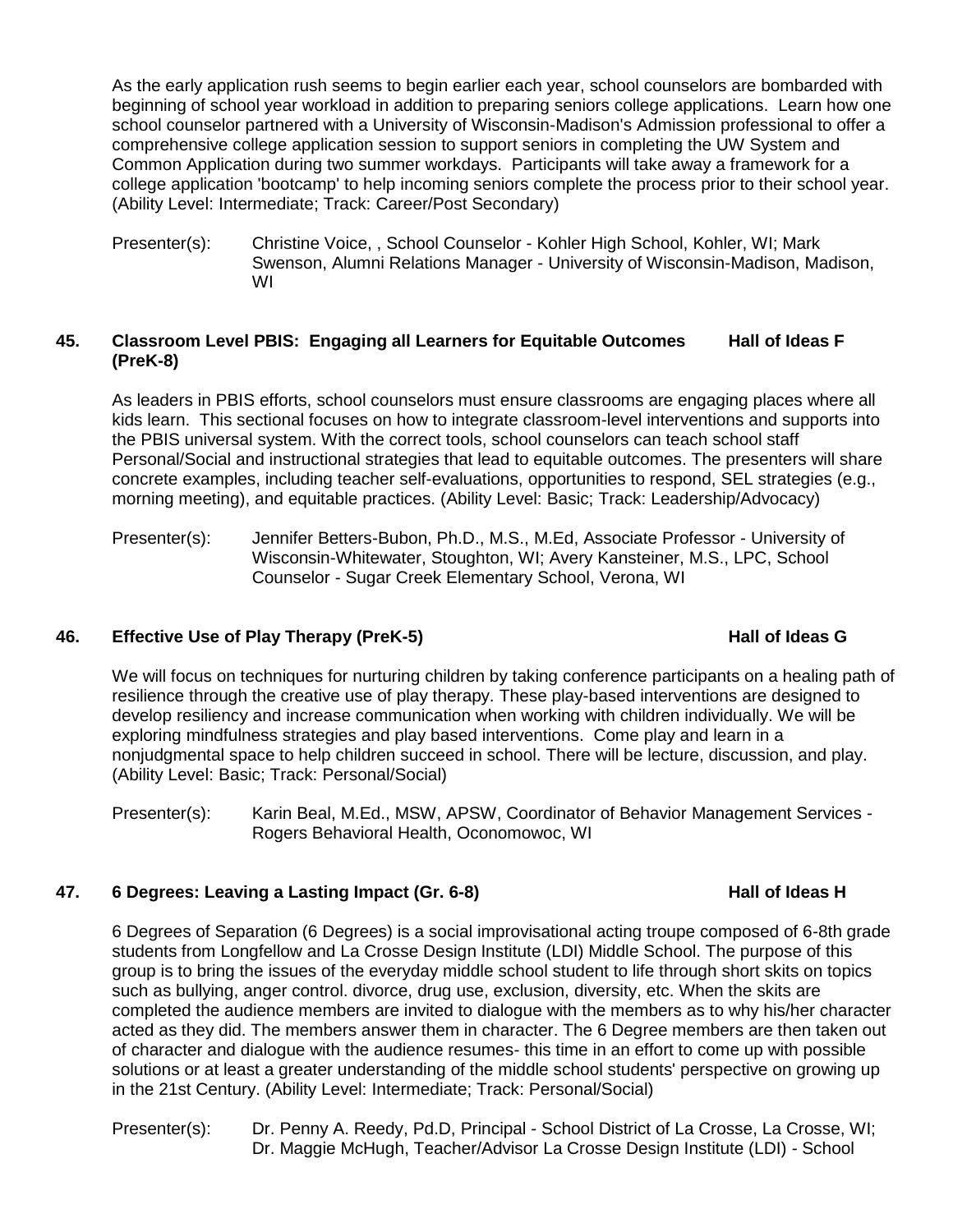District of La Crosse/Longfellow/LDI Middle School, La Crosse, WI; Ms. Jill Emerich, Reading Specialist - School District of La Crosse/ Longfellow/LDI Middle, La Crosse, WI

#### **48. I can do THAT at a Technical College?! (Gr. 6-12) Hall of Ideas I**

Degrees from a technical college are ATTAINABLE, TRANSFERABLE, AFFORDABLE, and lead students to be EMPLOYABLE. These are more than just buzzwords; they are facts about earning a technical college education. Learn about the variety of opportunities students have when pursuing their education through one of Wisconsin's 16 Technical Colleges by getting your hands on some of today's cutting-edge technology and equipment used in the classroom. See you there! (Ability Level: Intermediate; Track: Career/Post Secondary)

Presenter(s): Kevin Vosters, MBA, Admissions Specialist - Fox Valley Techncial College, Appleton, WI

#### **49. Post-Secondary Education with a Disability: What to Know (Gr. 9-12) Hall of Ideas J**

We will be discussing students with disabilities' transition to post-secondary education. Topics will include: documentation, differences in services, preparation and helpful tips. (Ability Level: Basic; Track: Career/Post Secondary)

Presenter(s): Betsy Brandt, M.S. Counseling, School Counseling Certificate, Disability Services Coordinator - UW-Whitewater, Whitewater, WI; Claire DuCharme, CRC, LPC, Disability Services Coordinator - UW-Whitewater, Whitewater, WI

#### **50. State of the State in School Counseling (PreK-Postsecondary) Meeting Room K**

Join the WSCA Executive Director, WSCA Board of Directors Chairperson, and the Department of Public Instruction (DPI) School Counseling Consultant, to learn about the state of school counseling. 12 Learn more about the implementation of the ASCA model in Wisconsin, Reach Higher Wisconsin, School Counselors as Leaders, DPI Suicide Prevention programs, ACP and teacher licensing/educator effectiveness. We will also cover any new initiatives at ASCA or nationally, such as ASCA ethical updates and national Social Emotional Learning standards and other education issues as they may pertain to school counselors. Come and see what Stacy, Olin and Gregg have to share. (Ability Level: Basic; Track: Leadership/Advocacy)

Presenter(s): Stacy Eslick, MSSW, MSE, Executive Director - WSCA, Oregon, WI; Gregg Curtis, School Counseling Consultant – DPI; Olin Morrison, WSCA Board of Directors Chair

#### **51. Future Employment for Grad Students: Mock Interviews & Networking (Postsecondary) Meeting Room L**

Graduate students will have an opportunity to practice interviewing with administrators, current school counselors, and other professionals working in the field of education to better hone their interviewing skills. Interviewing strategies, professional advice, and other helpful suggestions will be provided. Networking activities will be available so that graduate students can connect with their future colleagues. (Ability Level: Basic; Track: Career/Post Secondary)

Presenter(s): Holly Kortemeier, Graduate Student Committee Co-Coordinator - WSCA, UW-Whitewater, Whitewater, WI; Morgan Strong, Graduate Student Committee Co-Coordinator - WSCA, UW-Oshkosh, Oshkosh, WI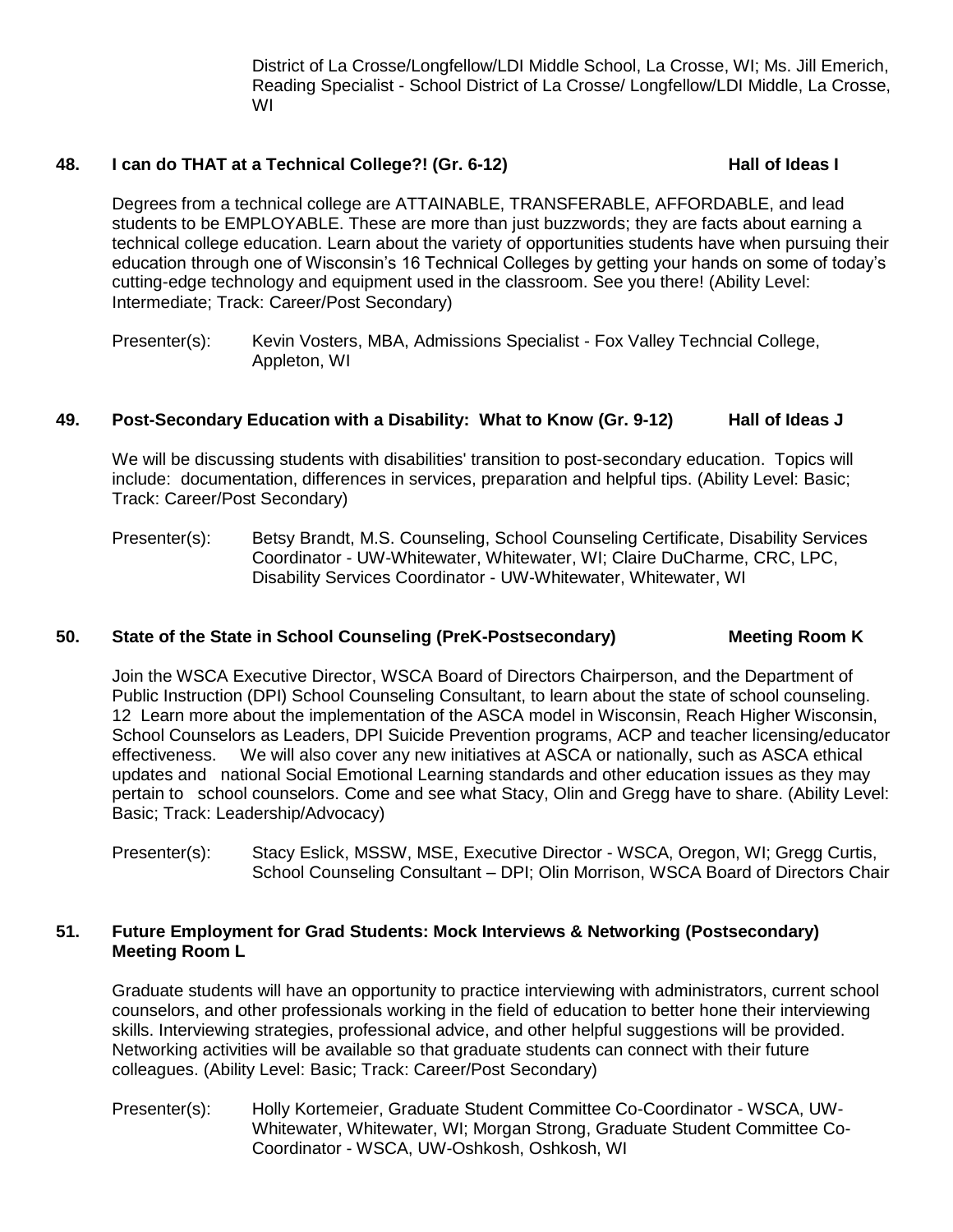#### **52. Mindfulness Begins with You (PreK-Postsecondary) Meeting Room M**

So you've been to a workshop on mindfulness. It fit well with you and you want to bring this to your school. But you have lots of questions: How can I implement mindfulness in my school counseling practice? How do I get other staff in my building to support mindfulness? How can I get administration on board? If you asked any of these questions at the workshop you attended, the presenter likely said, "It starts with you." To teach mindfulness you need to be practicing mindfulness. Come to this session to experience mindful practices personally. (Ability Level: Basic; Track: Personal/Social)

Presenter(s): Carol L Zabel, MS, Educational Consultant - Wisconsin Safe and Healthy Schools Center, Chippewa Falls, WI; Jackie Schoening, Central Regional Coordinator - Wisconsin Safe Healthy Schools Coordinator, Oshkosh, WI; Christine Kleiman, Eastern Regional Coordinator - Wisconsin Safe and Healthy Schools Center, Green Bay, WI

#### **53. • Growing Cultural Competency for School Counselors <b>Access Meeting Room N (PreK-Postsecondary)**

School Counselors are leaders in social justice and advocacy for all of our students. As our awareness continues to grow of the complexities of difference within our schools, it is imperative that we do our own work to be able to best support all students. We will offer insights, ideas and resources about how to open your own aperture of understanding difference. The conversation will also reflect on why this is such an important 21st century skill for professional school counselors. (Ability Level: Basic; Track: Leadership/Advocacy)

Presenter(s): Carri Hale, MS, Professional School Counselor - Verona Area High School, Verona, WI; Shawn Harris, MS, Professional School Counselor - Verona Area High School, Verona, WI

> **Afterglow Reception 5:00 – 6:15 Level 4 – Grand Terrace** WSCA & Exhibitor Social Networking *Cash beverage bar & Hors d'oeuvres Raffle: must be present to win*

# **Thursday, February 22, 2018**

**SECTIONAL 6 – 8:30 – 9:30 a.m.**

# **54. For All, By All: Generating ACP Buy-In (PreK-12) Ballroom C**

In order for ACP to expand into a comprehensive, effective, and sustainable system, everyone must join the journey. Learn multiple methods to engage critical stakeholders in your program, including administrators, board members, staff, parents, and students. In our crazy world, sometimes it is the little things that generate the buy-in we need for ACP to be successful. Leave with easy-to-implement ideas and resources that can be used tomorrow and beyond. (Ability Level: Basic; Track: Career/Post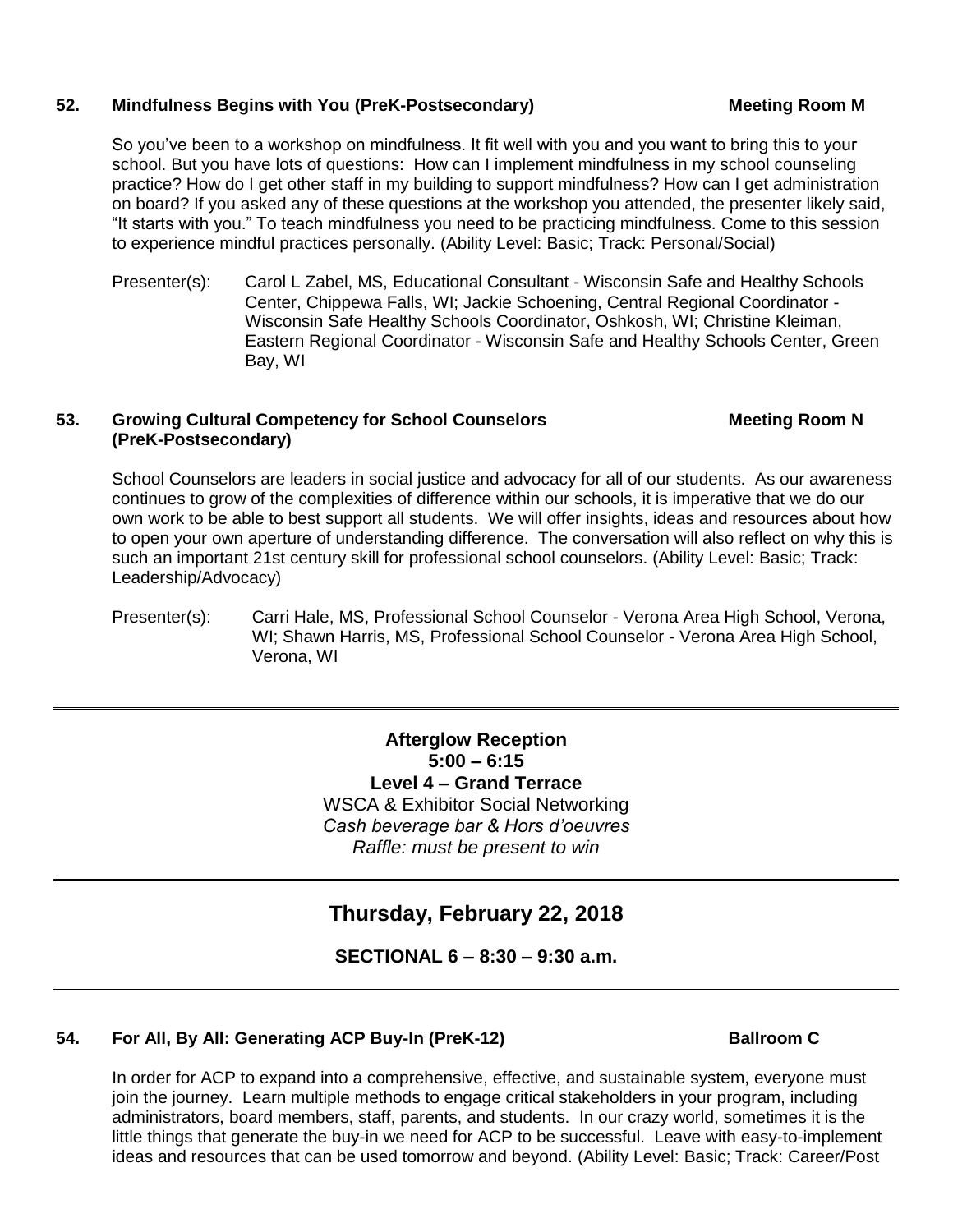Presenter(s): Adriana Plach, Masters of Educational Psychology, ACP Coordinator - Pewaukee School District, Pewaukee, WI

## **55. Tips, Tricks, and Treasures For Tackling Anxiety (PreK-5) Ballroom D**

Join us as we share our combined 40 + years of school counseling experience! It's the little things that sometimes make the biggest impact. We will share tips, tricks, and resources that have helped us help students dealing with anxiety. Programs and curriculum will not be the focus, but rather the gems we've discovered for teaching students strategies for dealing with anxiety. We will also learn from each other as participants will have an opportunity to share out on the treasures they've discovered and collected. Come join us as we share our tips, tricks, and treasures! (Ability Level: Intermediate; Track: Personal/Social)

Presenter(s): Andrea Donegan, M.S., NBCT, Intermediate School Counselor, Burlington, WI; Jennifer Holle, M.E., B.A., Elementary School Counselor, Burlington, WI

### **56. Cooperative Games That Teach (PreK-5) Hall of Ideas E**

#### This program will be able to assist participants develop fun and creative activities that will promote communication skills, social skills, building friendships, and problem-solving. As a result, the participants and the program will experience great fun and excitement. Professionals will walk away with new "paths" that will assist them is developing their own creative twists to activities they already have in their "bag of tricks". In addition, participants will learn new games that require few or no props which can be used to teach cooperation, communication, leadership, and creativity. (Ability Level: Basic; Track: Personal/Social)

Presenter(s): Karin Beal, M.Ed, MSW, APSW, Coordinator of Behavior Management Services -Rogers Behavioral Health, Oconomowoc, WI

### **57.** Parenting is not easy, shouldn't you have to take a test for that? Hall of Ideas F **(PreK-Postsecondary)**

Counselors and teachers work for many years getting their education and learning their craft. This sets one up for success in dealing with the children. Working with the child can be the easy part. Working and engaging parents can be the most difficult thing in many schools. This presentation will look at different ways to get your parents involved in the transformation of the student. (Ability Level: Intermediate; Track: Leadership/Advocacy)

Presenter(s): Jarret Patton, MD, Pediatrician - Doctor Jarret P LLC, Reading, PA

### **58.** How the Nurtured Heart Approach is Trauma Sensitive and Culturally Hall of Ideas G **Responsive (PreK-12)**

This sectional is designed to give an overview of the three stands of the Nurtured Heart Approach, which has tremendous impact on building inner strength and self-esteem in all children, and especially in children and students who display intense behaviors. This sectional will also make direct correlations to trauma sensitive and culturally responsive practices. This sectional will deliver techniques that can be used with students at all grade levels. (Ability Level: Basic; Track: Personal/Social)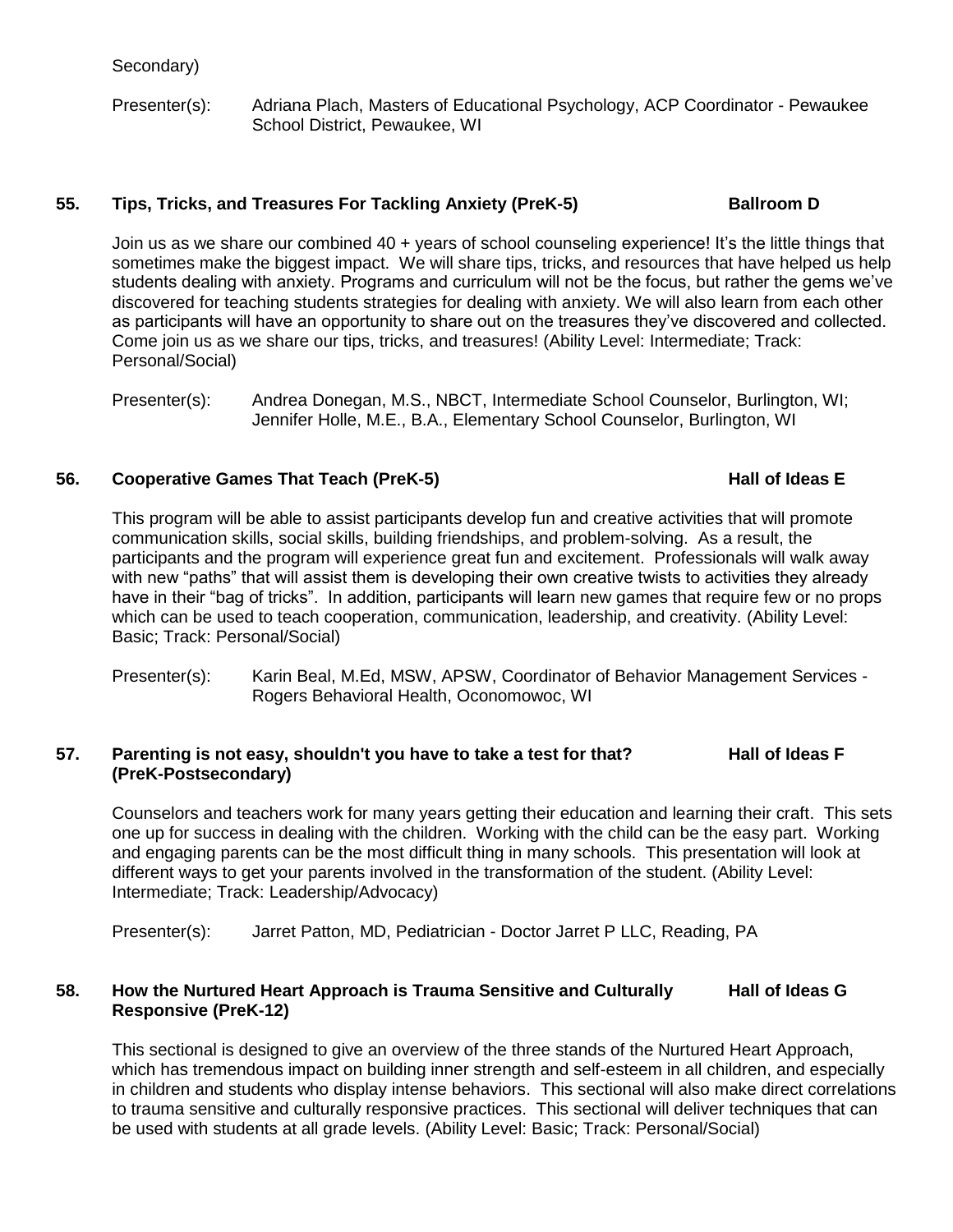#### **59. Career Cruising: Inspire--Connecting Students and Business (Gr. 6-12) Hall of Ideas H**

Inspire is a component within Career Cruising which connects students and educators with local and regional businesses and community organizations. With the need to keep talent within Wisconsin to keep our communities and schools healthy, the relationship between education and business is more important than ever. Inspire brings academic and career planning to the local level, encompassing career coaches, local company profiles, and work-based learning opportunities. Best practices with an active Inspire deployment will be shared. (Ability Level: Intermediate; Track: Career/Post Secondary)

Presenter(s): Sue Hall, , Education Consultant - Xello, formerly Career Cruising, Fort Atkinson, WI; Active Inspire Deployment representative, Inspire economic development lead - Inspire Madison Region

#### **60. ASCA Ethical Considerations for Work with LGBTQ Students Hall of Ideas I (PreK-Postsecondary)**

This presentation will focus on sections of the 2016 ASCA Ethical Standards for School Counselors that speak to working with LGBTQ populations. Specifically, participants will gain knowledge of and practice applying ethical standards to case studies. Participants will leave with evidence-based ideas for working with LGBTQ students. (Ability Level: Basic; Track: Leadership/Advocacy)

Presenter(s): Caroline Baker, Ph.D., Associate Professor - UWRF, River Falls, WI; Brittany Llewellyn, Graduate Student - UWRF, River Falls, WI

#### **61. Comprehensive Peer Mentoring Program (Gr. 6-8) Hall of Ideas J**

#### A comprehensive peer mentoring program that utilizes restorative justice, peer mentoring, psychology of persuasion and culturally relevant practices. The mentoring program is able to target the top 7% of students who are considered At-risk in the middle school setting because of low GPA to numerous referrals. Our 8th grade mentors were able to finish 2nd semester with a GPA on average of 3.20 after participating in our mentoring program as compared to their GPA at the end of 7th grade which vielded an average GPA of 2.30. Loyola University completed a statistical analysis of our program and our effect size on mentors was .84. (Ability Level: Intermediate; Track: Personal/Social)

Presenter(s): Miguel A. Salinas, Nationally Certified School Psychologist/Certified Bilingual School Psychologist, Behavior Specialist, Bolingbrook, IL

### **62. Resilience Can Be Taught! 10 Tools to Motivate ANY Student Meeting Room K (PreK-Postsecondary)**

Discover 10 tools to help you foster resilience in even the most unmotivated students. Once you understand them, you won't go another day without using them! Whether you work with students in one-on-one, small group, or classroom settings, you'll gain the skills you need to deliver the lifechanging power of resilience to students of any background and learning style. (Ability Level: Basic; Track: Personal/Social)

Presenter(s): Christian Moore, MsW, LCSW, Founder - WhyTry Organization, Provo, UT

### **63. What is the Recipe for "Blended Learning" in Wisconsin School Districts? Meeting Room L**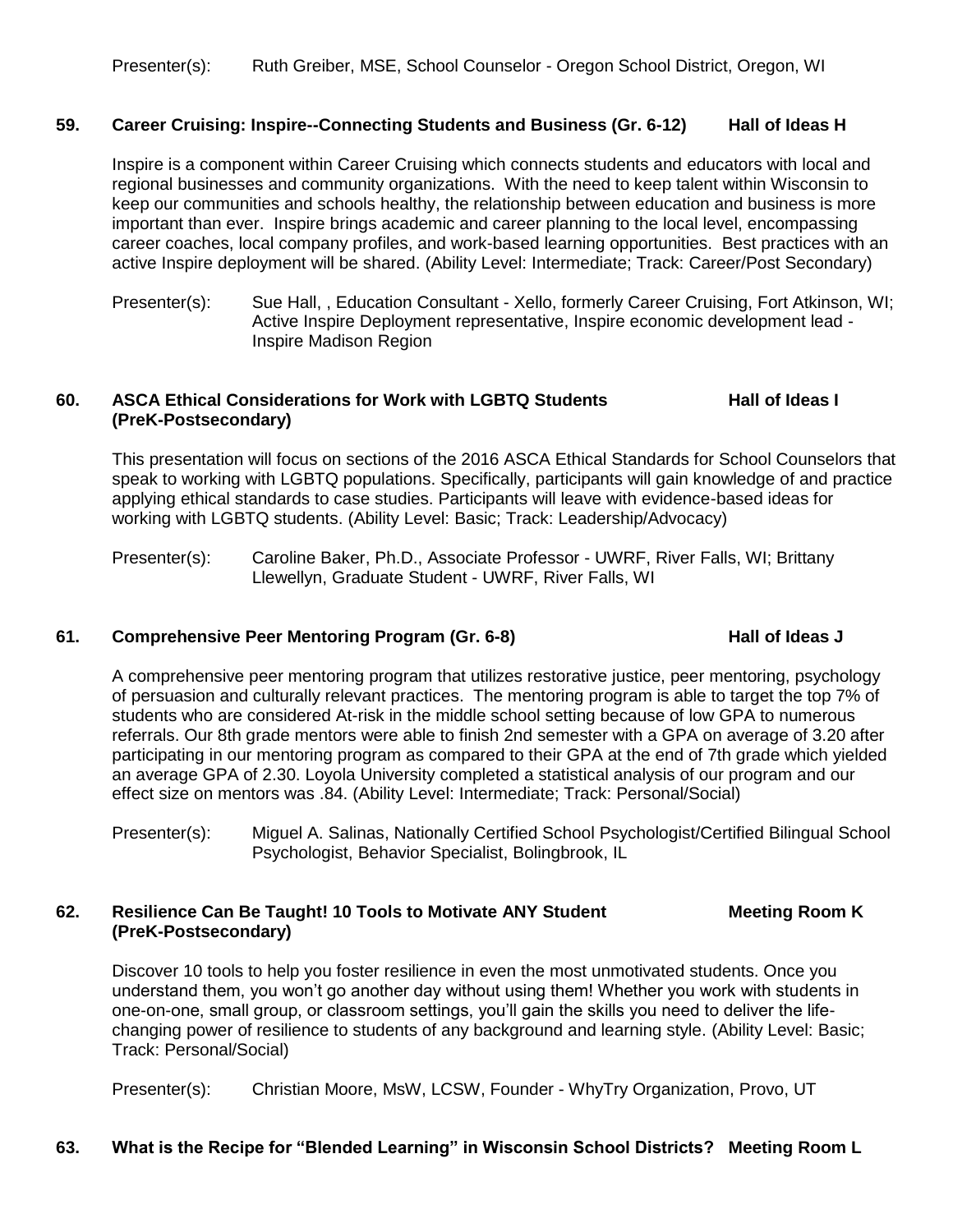# **(PreK-12)**

Join the Wisconsin Digital Learning Collaborative, a partnership between Wisconsin Department of Public Instruction (DPI), Wisconsin eSchool Network (WEN), and Wisconsin Virtual School/CESA 9 (WVS) in this "recipe sharing"" session on blended learning. What are the "ingredients" needed for blended learning for students and teachers in your district? What variations of the "recipe" are available? How do you know you have "cooked" up a successful menu for personalizing student learning? Sharing how other "executive chefs" (school districts) and their "sou chefs" (teachers and program leaders) have started with basic recipes and are now "blending" learning for their students will be the focus of this session. (Ability Level: Basic; Track: Academic)

Presenter(s): Michele Nickels, , Director Wisconsin Virtual School - Wisconsin Virtual School/Wisconsin Digital Learning Collaborative, Tomahawk, WI

#### **64. Honest, Open, Proud: Helping young people make decisions about Meeting Room M sharing their story of mental health challenges and recovery (Gr. 6-12)**

Honest, Open, Proud is a small group program for youth and young adults. Youth with mental health challenges face decisions everyday about what to say to friends, extended family, teachers, and others about what they have experienced. In the program, youth explore the story they have been telling themselves about their challenges and resilience. They practice skills to reverse hurtful self-talk and then take a deep look at the costs and benefits of talking to others in the various settings of their lives. This is an evidence-based program and works well in the school setting or in community, youth-serving settings. (Ability Level: Basic; Track: Personal/Social)

Presenter(s): Sarah J. Reed, PhD, Honest, Open, Proud Program Lead - Rogers InHealth, Brown Deer, WI

### **65. Army ROTC - Counselor Overview (Gr. 9-12) Meeting Room N**

Present a detailed review Army ROTC, to include no-obligation opportunities for all college students, ROTC curriculum, scholarships & their associated service obligations, training, the high school scholarship program, and a Q&A session. (Ability Level: Intermediate; Track: Career/Post Secondary)

Presenter(s): Jared Siverling, , Scholarship & Enrollment Officer - Army ROTC, Menomonie, WI; Nathan Rudebusch, Mr. - UW-La Crosse Army ROTC, La Crosse, WI

# **SECTIONAL 7 – 9:45 – 10:45 a.m.**

#### **66. Black Girl Blues: Strategies to Combat Intra-racial Bullying and Ballroom C Alternatives to Suspension (Gr. 6-12)**

Black Girl Blues takes a historical look at the malaise that surrounds black girls and seeks to unpack the disparity in suspension numbers and reports of relational aggression that we see across the country. In addition to looking backward we examine real world scenarios with regard to how to combat this issue and provide alternatives to suspension for issues of relational aggression. The goal of this workshop is to present alternatives to discipline while exercising cultural competence (Ability Level: Intermediate; Track: Personal/Social)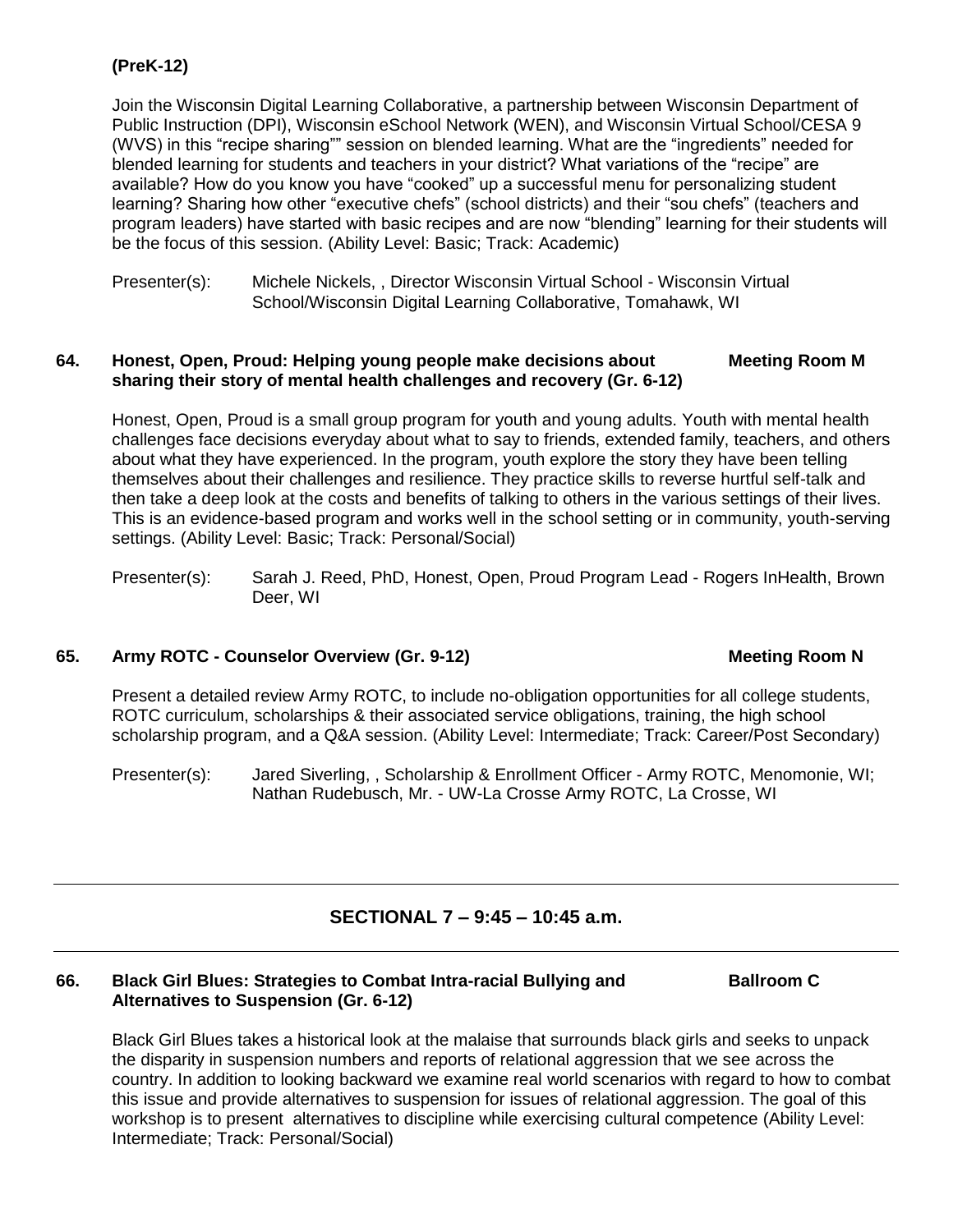Presenter(s): Carolyn R Strong, MAT, MEd, Dean of Students - Thornton Township High School. Harvey, IL

### **67. What We Wish We'd Known, Sharing Parent Voices (PreK-12) Ballroom D**

A panel of four Collective Impact Parent Partners will draw on their experiences in schools and discuss helpful ways educators and parents can partner together to support youth with complex mental health needs. Join the conversation with this parent panel sharing experiences and ideas for parent/school collaboration. (Ability Level: Basic; Track: Personal/Social)

Presenter(s): Kimberlee Coronado, Alison Wolf, Joe Zeinmetz, Rob Kaminski, , Parents - WI Children's Mental Health Collective Impact Partners (WCMHCI), Madison, WI; Kimberlee Coronado, EC and CIP Co-Chair - WCHMCI, Madison, WI; Alison Wolf, CIP Co-Chair - WCMHCI, Madison, WI; Joe Zeinmetz, CIP - CMHCI, WI; Rob Kaminski, Access Committee Co-chair - CMHCI, Madison, WI

#### **68. Zones of Regulation: Helping Students Recognize Feelings, Independently Hall of Ideas E Problem Solve Good Choices and How to Use In Every Day Counseling (PreK-5)**

The Zones of Regulation is a system that helps students identify how they are feeling. The Zones teaches students to choose behaviors that can help them consciously regulate their emotions. In this sectional you will learn about the Zones and how it can be used in counseling along with lesson plans that you can use. You will also receive different ideas on how to implement the Zones school-wide over the course of a few years. (Ability Level: Basic; Track: Personal/Social)

Presenter(s): Tiffany Schuette, MSE, Elementary School Counselor – New Holstein Elementary School, New Holstein, WI

### **69. Innocence Sold (Gr. 6-12) Hall of Ideas F**

Educational Presentation/Film Clips "INNOCENCE SOLD" features three short films, the story of Sabrina, a high school student lured into sex trafficking, her trafficker, Matt; and her friend, Andrea. The film INNOCENCE SOLD was produced and filmed in the Fox Valley to educate young people about the dangers of sex trafficking. Learn the warning signs, identify resources/services, provide 1- 888# and text free # for students and adults to obtain help and information. The presentation delivers an outline of key information to gain a greater understanding of this insidious industry who has no boundaries - it happens in large cities and small town. Goal of the film is to protect our kids. Target audience is Middle to High School Students and local communities. INNOCENCE SOLD premiered late August of 2017 to over 200 people from all walks of life. This training resource has been presented to schools, health agencies, business & industry and faith communities. Education bring awareness thus helps our students/community prevent further tragedies. Presentations and Facilitator Guide including DPI's available on 5-stones web site:www.5-stones.org (Ability Level: Basic; Track: Personal/Social)

Presenter(s): Kristine D. Peterson, MSE, Counselor - 5-stones non-profit org, Appleton, WI; Catherine Tatge, Honorary Doctorate from Lawrence University, President of Global Village Media - Global Village Media, Cornwall Bridge, CT; Kris Pierce, Corporate Trainer/Retired - 5-stones, Appleton, WI

### **70. Mindfulness for your school (PreK-12) Hall of Ideas G**

Through mindfulness practice students learn to pay attention to the present moment with compassion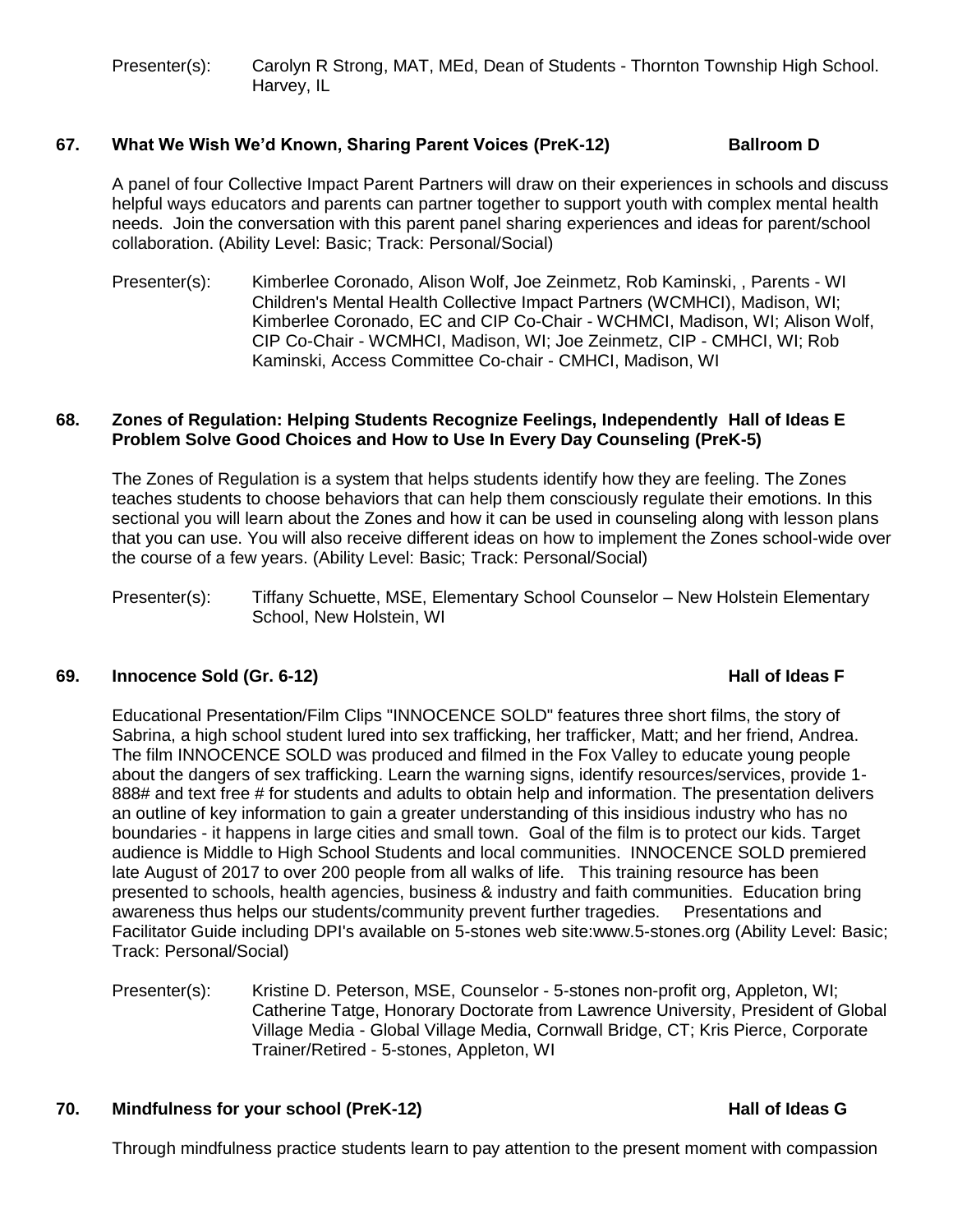and non-judgmental awareness. This leads to reduced stress, improved academic performance, increased emotional regulation, self-control and focus. School counselors are perfectly positioned to introduce mindfulness through school counseling programming and support efforts to develop schoolwide strategies. Come learn how you can bring mindfulness into your school culture and learn a variety of ways to implement mindfulness to support all students. (Ability Level: Basic; Track: Personal/Social)

Presenter(s): Elina Kats, M.S. Educational Psychology, School Counselor - University School of Milwaukee, Milwaukee, WI; Kristin Boileau, MS, Elementary School Counselor - Osceola School District, Osceola, WI; Erin Cecil Pigo, School Counselor - Milwaukee Public Schools, Milwaukee, WI

### **71. College Begins in Kindergarten (PreK-5) Hall of Ideas H**

Come learn how an elementary school implemented a K-5th school wide college program. Participants will learn ideas that can easily be implemented into what they are already doing. (Ability Level: Basic; Track: Career/Post Secondary)

Presenter(s): Stacey Miller, EdS, LPC, NCC, School Counselor – Sun Prairie School District, Sun Prairie, WI

### **72. School Counseling Leadership (PreK-12) Hall of Ideas I**

During this session district school counseling leaders and building administrators will have the opportunity to collaborate and share best practices in supervising comprehensive school counseling programs. (Ability Level: Advanced; Track: Leadership/Advocacy)

Presenter(s): Mindy Willard, M.A., School Counseling and Transitions Coordinator - Madison Metropolitan School District, Madison, WI; Mark Kuranz

### **73. Addressing Academic Stuckness Using Executive Functioning (Gr. 6-12) Hall of Ideas J**

Many students experience "stuckness" in school. They withdraw from academics, disengage from school, become inactive, and struggle with schoolwork. This presentation will examine stuckness as it relates to executive functioning. It will then discuss how these challenges present themselves in a student's daily life and how they can be addressed with behavioral and cognitive strategies that will foster growth and independence. The presentation will focus on students with ADHD, LD, Personal/Social issues, and gifted students. (Ability Level: Basic; Track: Academic)

Presenter(s): Scott Lutostanski, NCC, LPC, M.Ed., MACC, Director of Academic Consulting - Galin Education, Middleton, WI

#### **74. A Multifaceted Approach to Meeting the Needs of Students with Meeting Room K Selective Mutism in the School Setting (PreK-8)**

Selective Mutism is a complex childhood anxiety disorder characterized by a child's inability to speak and communicate effectively in select social settings, such as school. This session will focus on how a school counselor collaborated with other educators and parents to meet the needs of an elementary student using a multifaceted approach. Through a case study, participants will learn how consultation, individual counseling and small groups were used to significantly improve a student's school experience, especially in the areas of communication, anxiety reduction and relationships. (Ability Level: Basic; Track: Personal/Social)